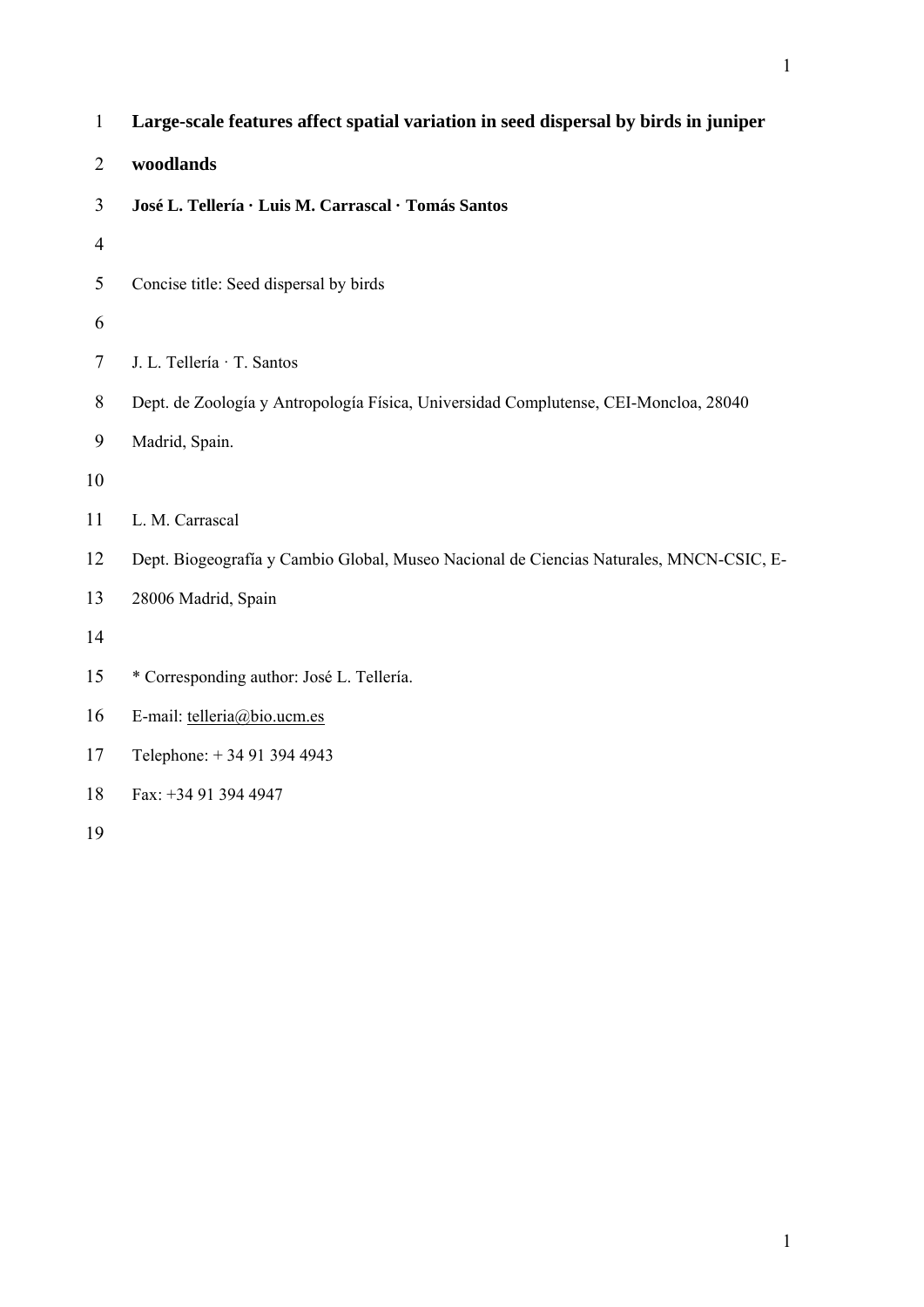21 **Abstract** Fruit-frugivore interactions have received great attention from evolutionary, 22 ecological and applied perspectives. However, despite the fact that large-scale approaches may 23 offer new insights on fruit-frugivore interactions, little work has been devoted to explore the 24 factors shaping large-scale variation of seed dispersal. This paper studies the spatial variation in 25 seeds regurgitated within pellets by wintering thrushes (G. *Turdus*) in a set of 26 Spanish 26 juniper (*Juniperus thurifera*) woodlands scattered along a latitudinal gradient during two 27 winters of contrasting cone and bird abundance. It explicitly explores whether pellet rain 28 variation among woodlands was related to changes in vegetation cover, temperature, day length 29 duration and bird abundance. Top regression models in the AIC framework explained 34% and 30 70 % of variance in pellet numbers in low and high crop and bird abundance years, respectively. 31 In both winters, the spatial variation in pellets correlated to thrush abundance and day length 32 variation. Pellet abundance linked to cone distribution only in the year of high crop, in which 33 many migratory, extra-Iberian thrushes arrived to exploit the resource. Strong dependence of 34 seed dispersion on large-scale features affecting bird numbers (e.g. the arrival of extra-Iberian 35 migratory birds) and feeding behaviour (e.g. latitudinal variation in day length duration) 36 suggests a primary role for variables acting at large scales on this mutualistic interaction. 37 38 **Key-words** Frugivorous birds · *Juniperus thurifera* · large-scale fruit tracking · pellet rain · 39 seed dispersal · *Turdus* sp.

40

## 41 **Introduction**

42 Fruit production is a common evolutionary strategy developed by plants to improve seed 43 dispersal by frugivorous animals. Because it affects the fitness of individual plants, fruit-44 frugivore interactions have received great attention from evolutionary, ecological and applied 45 perspectives (Levey et al. 2002; Schupp et al. 2010). However, little work has been explicitly 46 devoted to explore the features affecting the geographical distribution of seed dispersal despite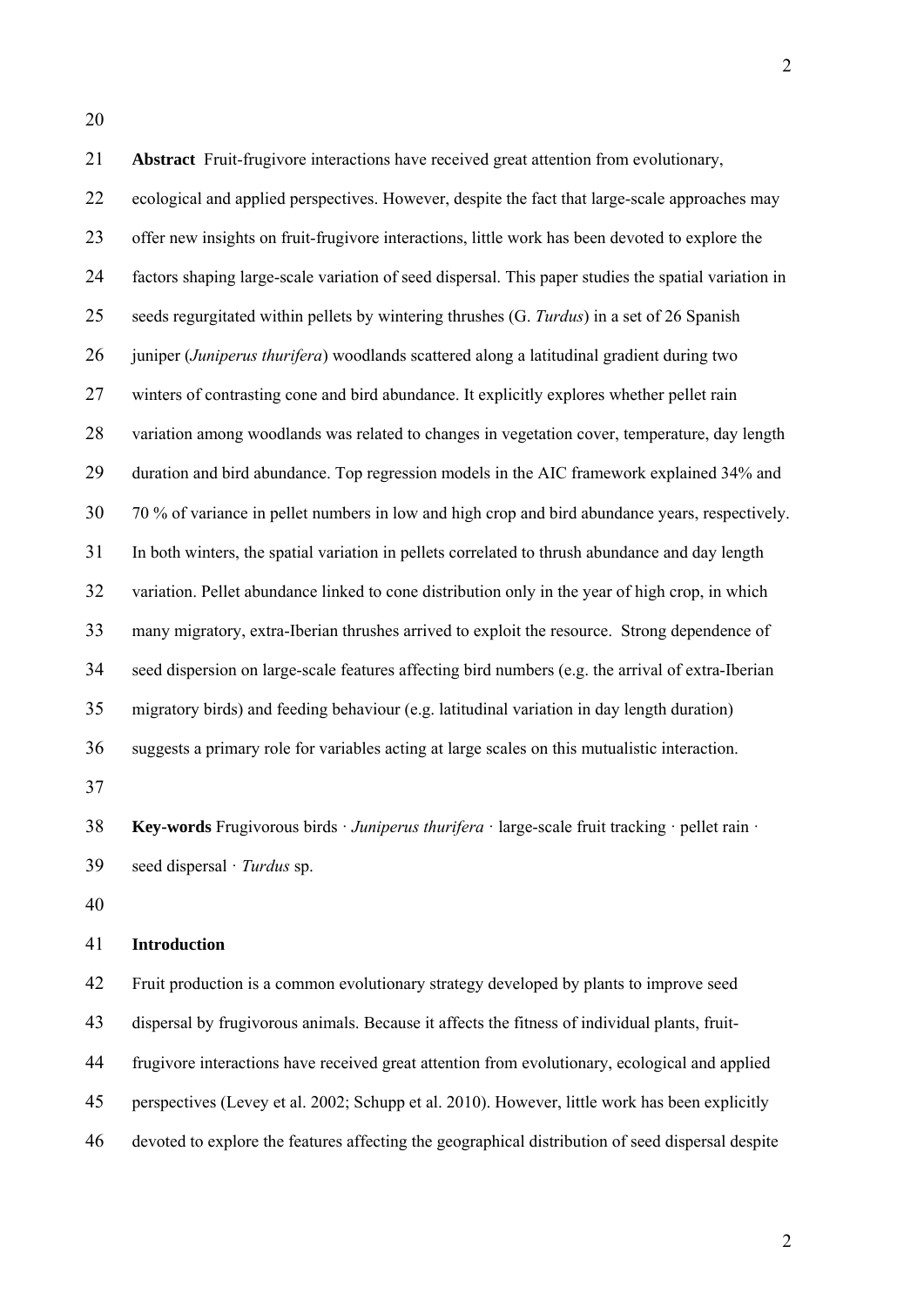47 large-scale approaches may offer new insights on fruit-frugivore interactions (Kollmann 2000; 48 Herrera 2002; García et al*.* 2011).

49 Seed dispersal depends on the abundance of fruit-producing plants, the number of 50 dispersers and their ability to move the seeds (Schupp 1993). In this process, birds are of 51 paramount importance, since they fly over large areas in the search of fruit food (Levey and 52 Stiles 1992). When they find a suitable patch, they spend a substantial proportion of time on the 53 fruiting plants producing a rain of seeds within pellets, faeces or fruit remains. In this way, birds 54 establish a dynamic link between the fruiting plants and numerous microhabitats, habitat 55 patches or other targets for seed dispersion. In addition, widespread dispersal of pellets 56 increases the chance of occupying suitable places for seedlings, a process that improves local 57 recruitment and reinforces the persistence of populations (Wenny 2001). This is a "context 58 sensitive" process dependent on the conditions of each study site (Jordano 2000) that will rely 59 on the ability of seed dispersing birds to track the patterning of fruit availability at different 60 spatial and temporal scales (Schupp et al. 2010).

61 This paper studies the spatial variation in pellets produced by wintering thrushes (G. 62 *Turdus* ) in 26 woodlands distributed in a large area within the Iberian range of the Spanish 63 juniper (*Juniperus thurifera*; Fig.1). Pellet abundance within a woodland may be considered as 64 an index of seed dispersion activity by these birds, which are reputed as the main dispersers of 65 juniper seeds in the Mediterranean (Jordano 1993, Santos et al. 1999, Escribano-Ávila 2012). 66 More explicitly, the paper tries to show if pellet distribution follows cone abundance among 67 woodlands or is distorted by some features affecting seed dispersing thrushes. It may be 68 assumed that the variation of pellet abundance will rely, in the first place, on the ability of 69 thrushes to match the spatio-temporal distribution of this resource each winter (Tellería et al. 70 2008, 2013). But seed-dispersing birds may fail to track cone abundance if they are unable to 71 perceive food availability in the whole exploited region (Kotliar and Wiens 1990; García and 72 Ortiz-Pulido 2004; García et al*.* 2011), avoid some areas in spite of cone abundance (e.g., colder 73 sectors; Root 1988), or have difficulties in allocating individuals among woodlands according to 74 food availability when regional populations are small (Fretwell 1972; Gaston et al. 2000). If

3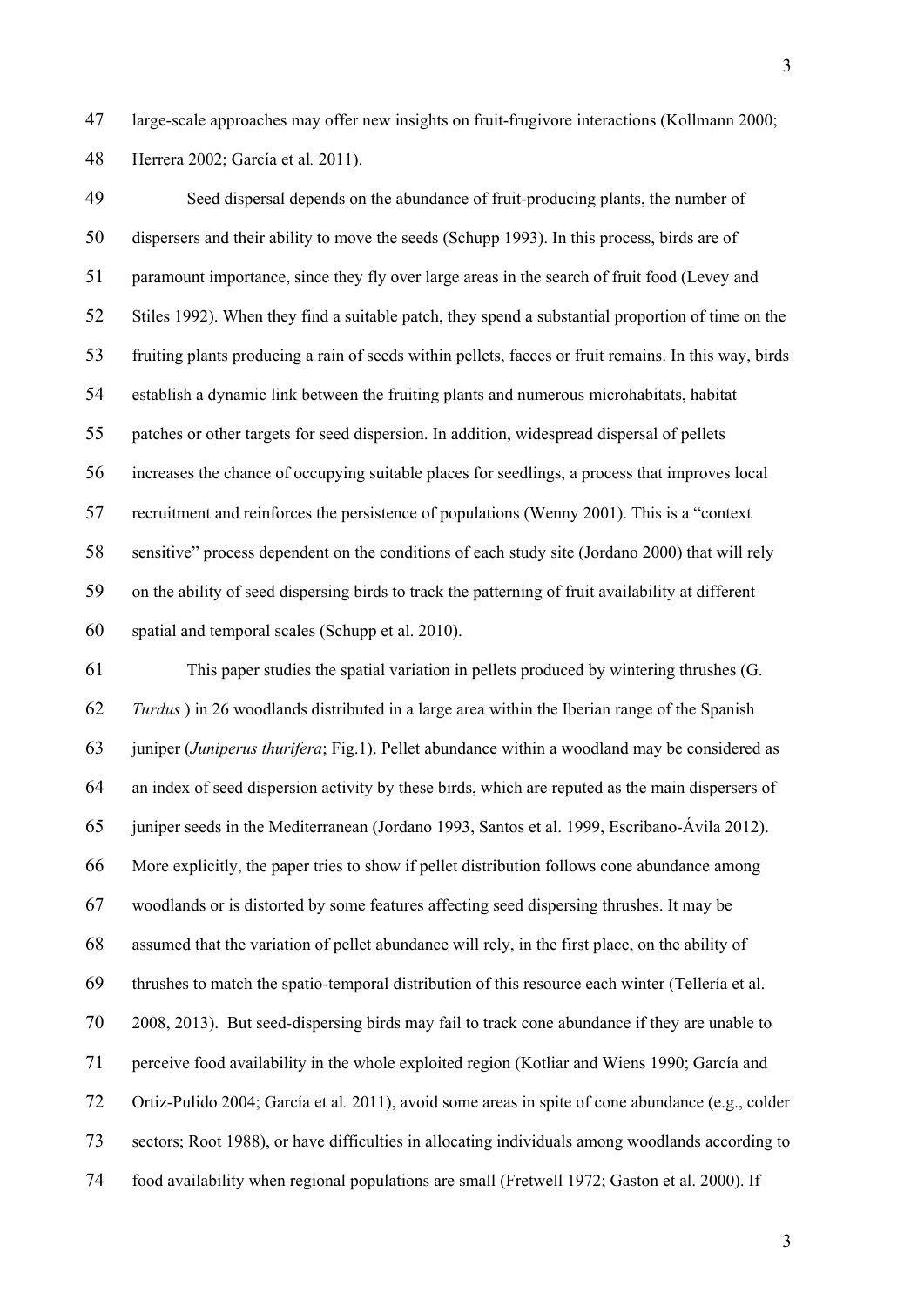75 thrushes fail to track cone abundance, they will not remove seeds according to the actual crops 76 of the juniper woodlands. This will produce an uneven contribution of these birds to seed 77 dispersal effectiveness among populations (Myers and Harms 2009; Schupp et al. 2010). 78 To address these questions, we explored interactions between pellet distribution and the 79 abundance of thrushes and ripe cones in the 26 study woodlands during two winters of 80 contrasting cone and bird abundance (2009-2010 and 2010-2011). In addition, we controlled the 81 effect of three additional features that might distort the ability of birds to deliver pellets 82 according to cone abundance distribution. First, vegetation structure may influence thrush 83 distribution and the abundance of perching sites, two features affecting seed rain (Hutto 1985; 84 Holl 1998; Alcántara et al. 2000; Jordano and Gody 2002; Herrera and García 2010). Second, 85 low temperatures will raise the energy demanded by birds in colder woodlands forcing thrushes 86 to increase food intake and pellet production (e.g. Calder and King 1974; Kwit et al*.* 2004). 87 Finally, since pellet production (the ingestion of ripe cones and the rapid elimination of non-88 nutritional seed "ballast"; Sorensen 1984) is a time-consuming process, longer days in southern 89 woodlands will increase the time available for foraging and producing pellets (Carrascal et al.

90 2012).

91

## 92 **Methods**

93 The juniper-thrush system

94 Spanish juniper woodlands are the wintering grounds of many thrushes (*Turdus iliacus, T.*  95 *pilaris, T. viscivorus, T. philomelos, T. merula, T. torquatus*), most of which move to Spain 96 from central and northern Europe (Santos 1982; Santos et al*.* 1983). This juniper shows a 97 complex pattern of cone production, with sharp inter-winter and inter-site changes in crop size 98 (Montesinos 2007) that thrushes track across extensive areas (Jordano 1993). These birds 99 regurgitate pellets, which are cylinders *ca.*1 cm long and 3 mm wide comprised of fruit fibres 100 and 2-3 seeds, inside and around the focal feeding places, including vegetation patches without 101 cones (Santos et al. 1999; Tellería et al. 2011). Although other animals (deer, sheep, carnivorous 102 mammals, rabbits, etc.) disperse juniper seeds, thrushes appear to be the most effective and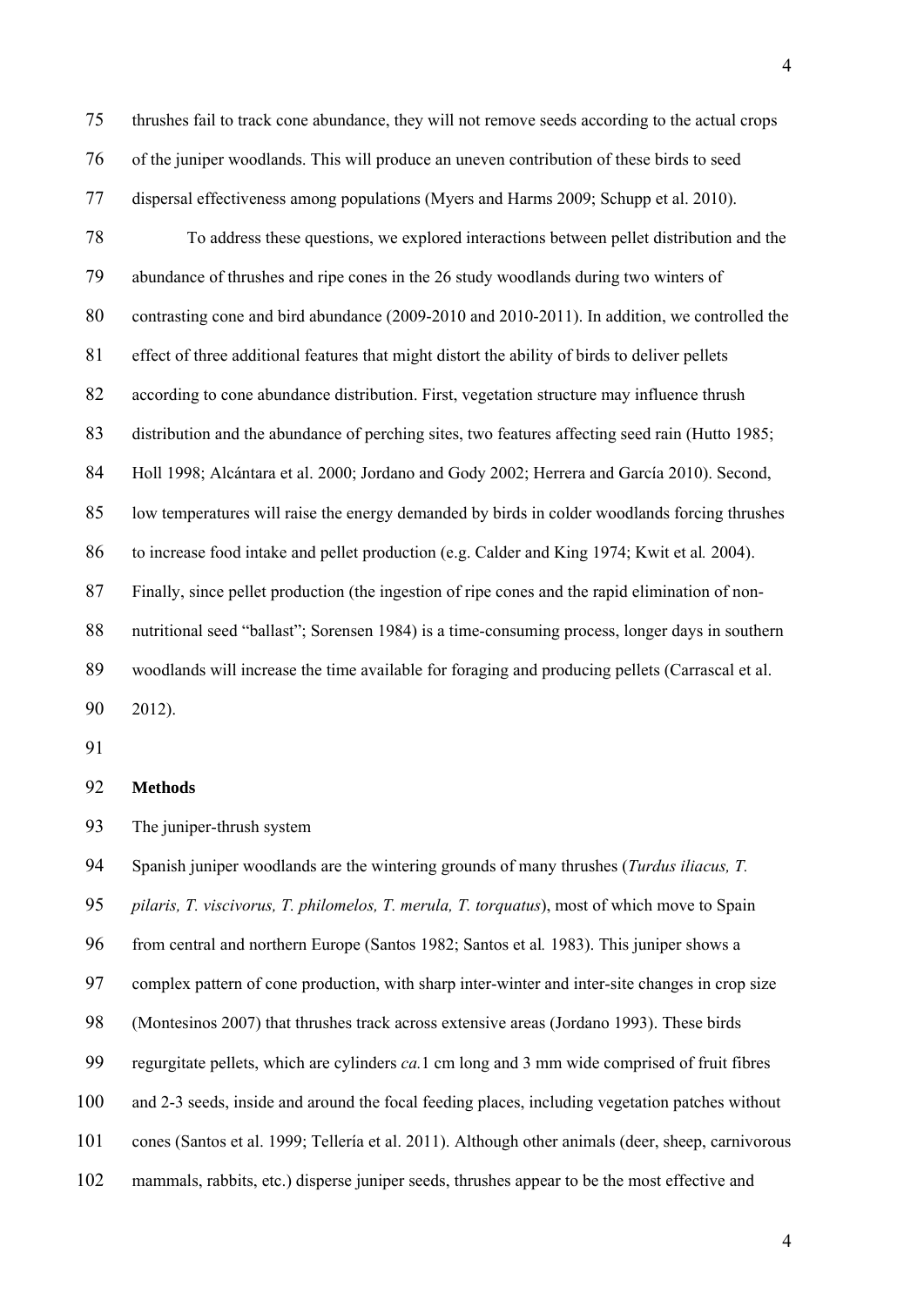103 ubiquitous dispersers of this tree within these woodlands (Santos et al. 1999; Escribano-Avila et 104 al. 2011).

105

106 Study area

107 The study was carried out in 26 localities encompassing the main range of the Spanish juniper 108 in the Iberian Peninsula (Fig. 1). The altitude of the study localities ranged between 950 109 and 1314 m a.s.l.. This juniper forms open woodlands where dominant junipers mix with 110 isolated patches of other species (*Quercus ilex*, *Q. faginea*, *Pinus spp.*). They extend over 111 125,000 hectares, mostly between 800-1200 m.a.s.l., in areas dominated by hot summers and 112 cold winters with annual precipitation of 400-500 mm. Winter conditions are severe, with low 113 average temperatures (mean values between 1.8ºC and 4ºC), freezing period from mid-October 114 to late-May, and relatively frequent snowfalls (average of ten days per year; Ninyerola et al. 115 2005). The weather during the two study winters (December to  $15<sup>th</sup>$  February, 2009-2010) was 116 characterized by frequent snowfalls (19% of the days) and low average minimum temperatures 117 (-1.2 ºC). Snowfalls were associated with cold spells that affected the whole sample of 118 study localities in a similar fashion. A large proportion of days showed minimum 119 temperatures below 0ºC (56% of the days; data from Instituto Nacional de Meteorología 120 averaged for Burgos -859 m.a.s.l.- and Teruel -915 m.a.s.l,. meteorological stations, located at 121 both latitudinal limits of the study region). 122

123 Bird and cone abundance

124 Thrushes were counted along 0.5-km line transects located at the study woodlands in winters

125 2009-2010 and 2010-2011. We counted all the individuals without distinction of distance to the

- 126 line transect to collect more records and, in this way, to have a more comprehensive assessment
- 127 of local abundances. The counts were repeated in December, January and February to
- 128 encompass the main wintering period of migratory thrushes. The location of line transects was
- 129 recorded using a portable GPS receiver. From these three counts per winter, we obtained the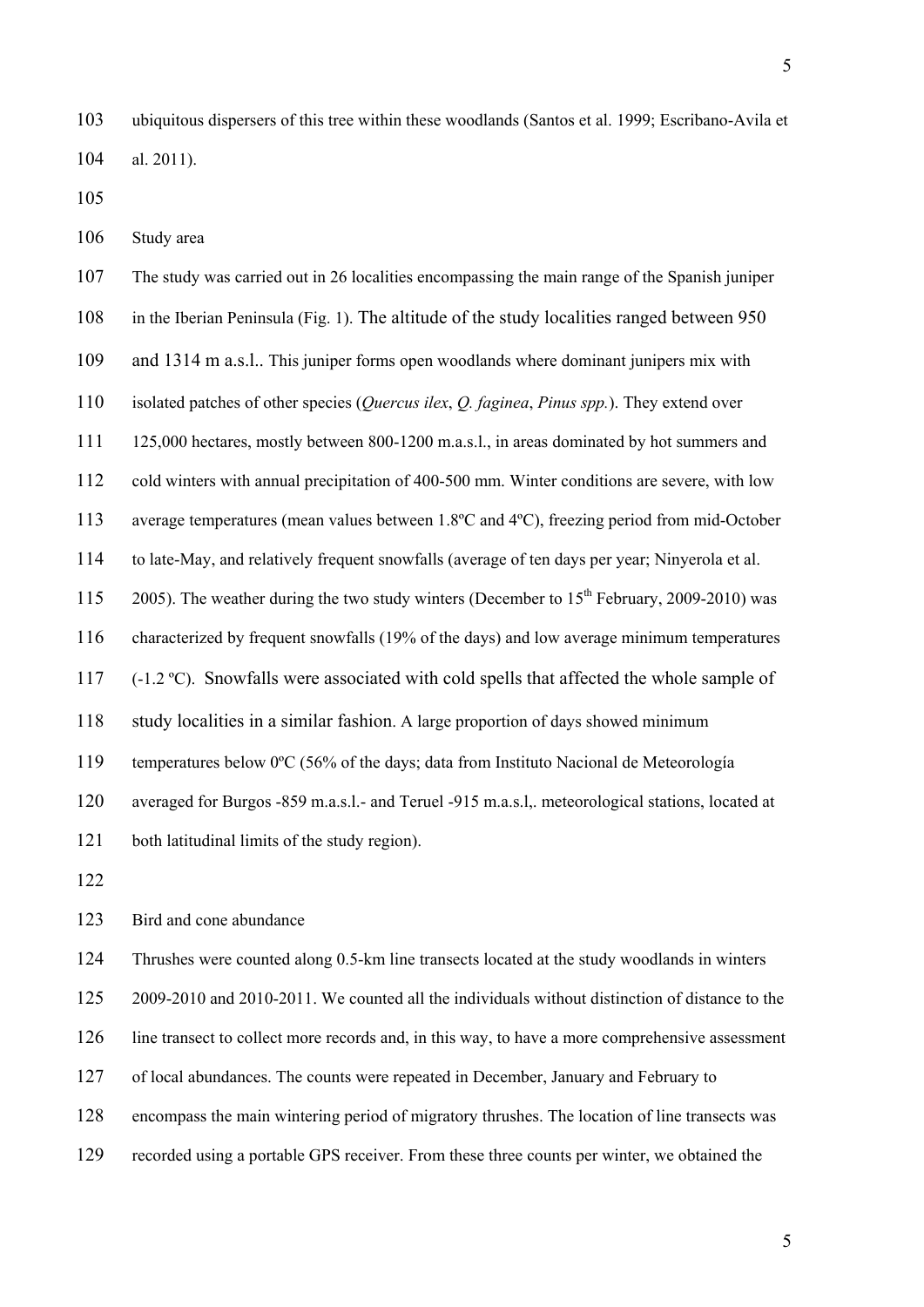130 mean number of thrushes detected per transect, as an index of the relative abundance in each 131 locality. Abundance of ripe cones in both study winters was assessed in 20 Spanish junipers 132 spaced 25 m alongside every line transect used to count birds. The selected trees were marked 133 with numbered labels and recoded with GPS devices for easy subsequent detection. In these 134 randomly selected junipers we counted by eye, after training, the number of ripe cones, which 135 are those selected by thrushes (Tellería et al. 2011). Ripe cones were distinguished considering 136 colour and size (blue or blue-black, succulent and sweet to taste). We counted cone availability 137 each winter in the last week of November just at the start of the wintering period of thrushes.

138

139 Pellet abundance and vegetation structure

140 We looked for pellets under the canopy of 10 junipers used to assess cone abundance at each 141 study site (regularly spaced 50 m alongside every line transect). We repeated the counts three 142 times each winter on the same day that bird abundance was assessed. In each counting session, 143 we removed all pellets under the canopy to prevent its repeated sampling. We used the average 144 of the cumulative number of pellets recorded under each sampling tree as the pellet rain in the 145 26 study localities. Structure of the arboreal layer was recorded in a 500 x 10 m belt (5000 m<sup>2</sup>) 146 over the 26 line transects. Tree density was estimated by counting the number of Spanish 147 junipers and other tree species  $> 2.5$  m height. The Spanish juniper was the dominant tree (95%) 148 of trees recorded), with pines (*Pinus spp.*), Holm oaks (*Quercus ilex*) and some deciduous oaks 149 (*Q. faginea*) as other scarce species in the studied woodlands. We also measured the diameter of 150 the canopy of each juniper to control for the effect of the area under which we counted the 151 pellets. Nevertheless, after exploring the data, we discarded the inclusion of tree crown diameter 152 in our analyses, as average number of pellets and juniper diameter were uncorrelated 153 (Spearman's rank correlation coefficient in 2009: r=0.045, P=0.826; in 2010: r=0.157, P=0.443; 154 N=26 in both winters).

155

156 Air temperature and day length duration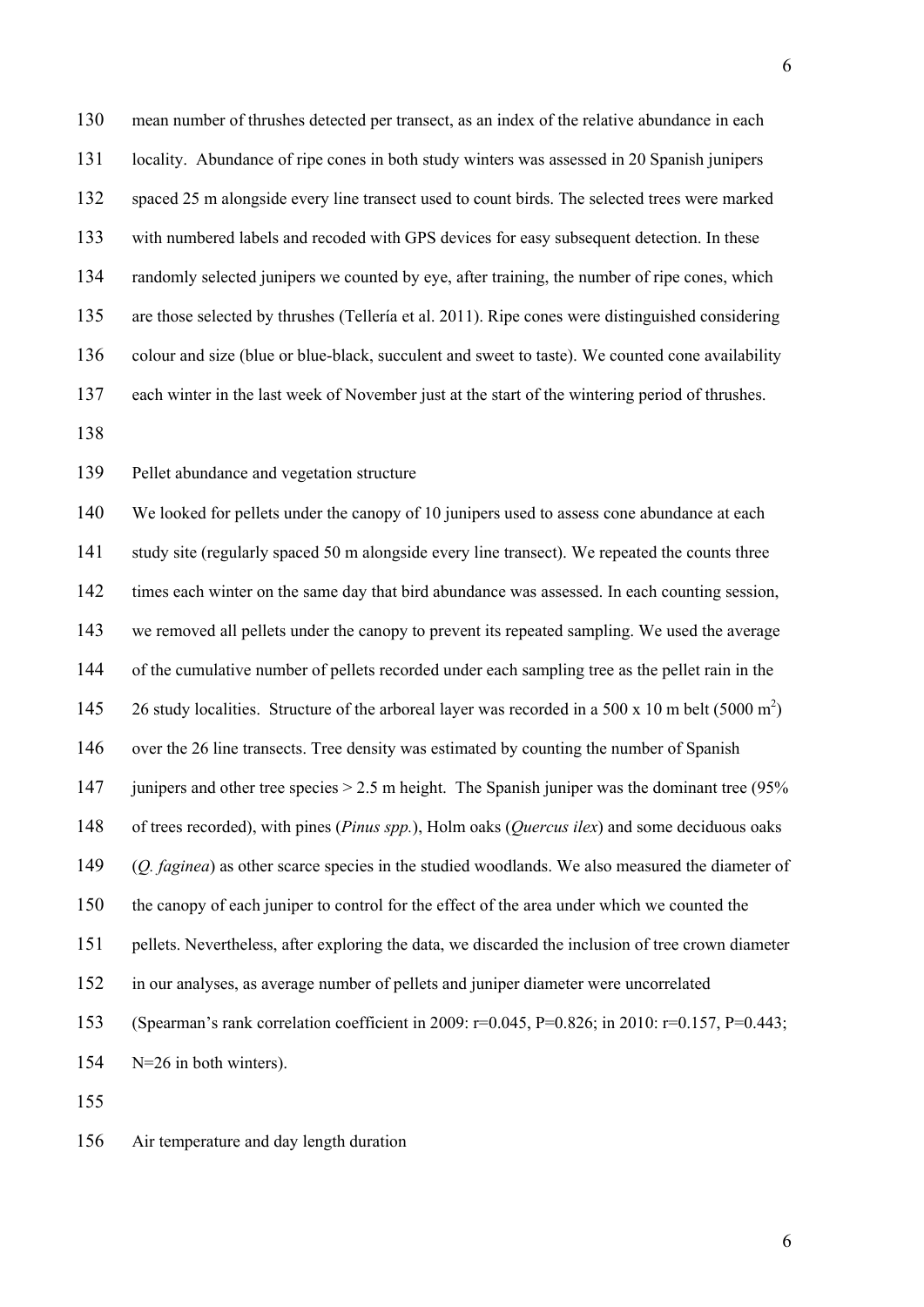157 Winter air temperature was assessed at each study site with one temperature logger (HOBO 158 Pendant<sup>®</sup> Temperature/Light Data Logger 64K, Cape Cod, Cape Cod, Massachusetts ) located 159 at the centre of each line transect. Data loggers were placed on thick juniper trunks covered by a 160 dense layer of branches, oriented to the north at approximately 1.5 m above ground, and 161 recorded air temperature every ten minutes from 1<sup>st</sup> December to 15<sup>th</sup> February of winters 2009-162 2010 and 2010-2011. For each recording day (144 measurements) we obtained the average 163 temperature, maximum daytime temperature and the minimum night temperature. For each 164 study woodland, we averaged temperatures for the 77-day study period. These three temperature 165 measurements were highly correlated across woodlands (r>0.8 in all cases). Thus, we selected 166 the average minimum night temperature considering its clear functional meaning related to 167 maximum thermoregulatory costs at night, and the long duration of winter nights. Day length 168 duration at winter solstice was obtained from Garmin MapSource 6, considering the location 169 coordinates of each study area. The latitudinal variation of the 26 study areas spanned 191 km 170 or 1º47'02" (between 41º59'32" and 40º12'30"; Fig. 1). The daytime difference at winter 171 solstice between the southernmost and northernmost localities was 12 minutes (547 vs. 559 172 minutes). These small daily differences produced 13.5 h of accumulated day length throughout 173 the study period between northern and southern localities.

174

175 Data analyses

176 We used regression analyses and paired t-tests to describe between-winter changes in the study 177 variables. Relationships between mean numbers of pellets per tree in 0.5-km transects

178 and the predictor variables (bird abundance, cone abundance, tree density, air

179 temperature, and day length) of the 26 studied juniper woodlands were explored by

180 generalized linear regression models (canonical distribution: normal; link function:

181 identity), using the information–theoretic model comparison approach. Alternative models

182 were compared with Akaike's second-order AIC corrected for small sample sizes (AICc;

183 Burnham and Anderson 2002). We introduced a quadratic term of tree cover into models to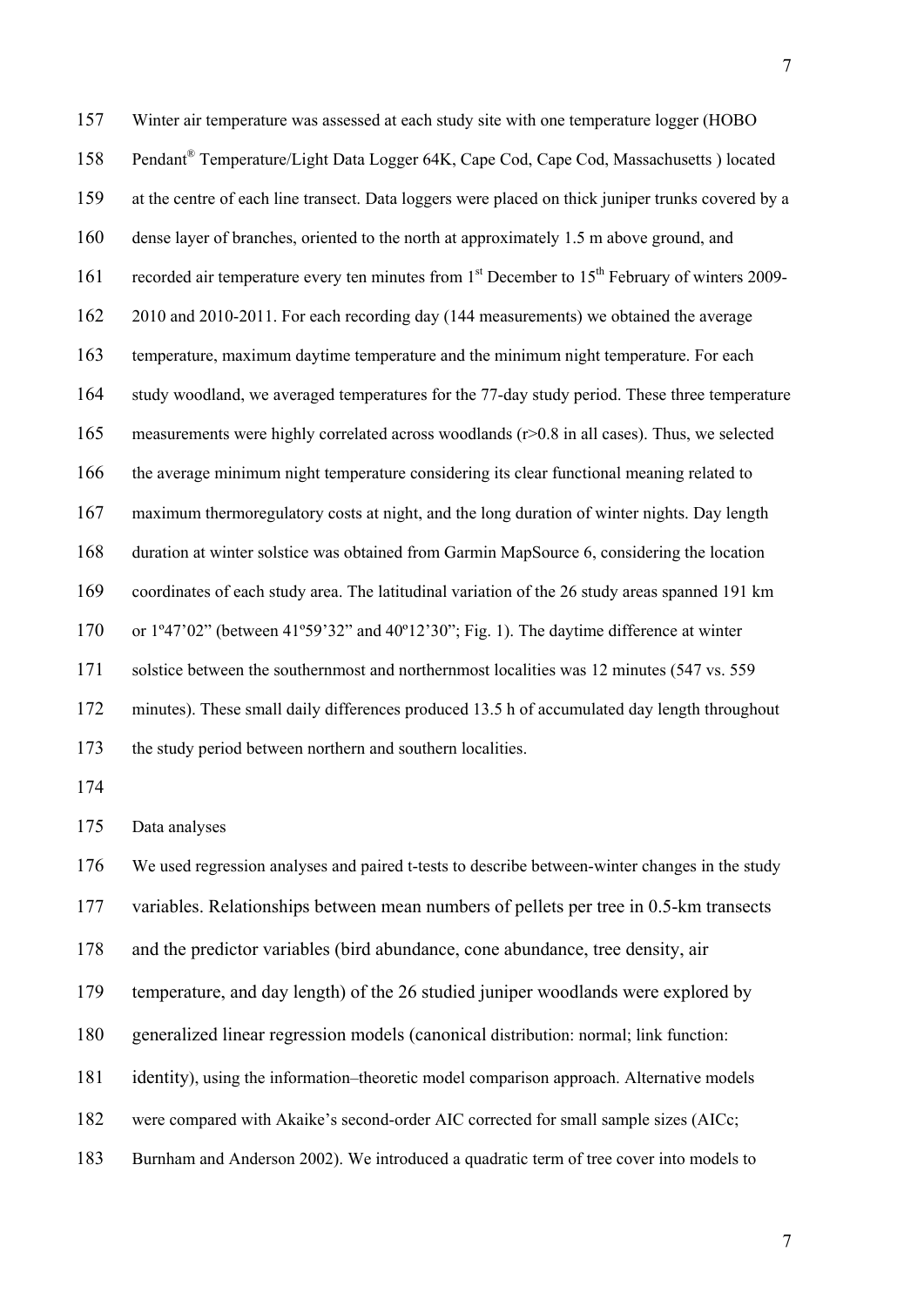184 check for nonlinearity in the influence of this predictor variable. Rather than base inferences on 185 a single, selected best model from an a priori set of models, inference was based on the entire 186 set of models using weights (*Wi*) derived from AICc figures. This approach has both practical 187 and philosophical advantages, as it is based on the Kullback-Leibler information theory. A 188 model-averaged estimator is a more honest measure of precision and reduced bias compared to 189 the estimator from just the selected best model (Burnham and Anderson 2004). Standardized 190 regression coefficients  $(\beta)$  were obtained in regression analyses as a measure of the sign and 191 magnitude effects of predictor variables (i.e., analyses were carried out with standardized 192 variables, such that their averages are zero and variances are 1). Parameter estimates ( $\beta$  and  $R^2$ ) 193 were averaged using model weights (*Wi*) derived from all models with ΔAICc<4. Number of 194 thrush pellets, fruits and birds were included in analyses using ln-transformation. All the 195 statistical analyses were carried out using Statistica 10 (StatSoft Inc, Tulsa, Oklahoma).

196 Residuals of regression models for both winters showed non-significant patterns 197 of spatial autocorrelation ( $P > 0.2$ ) for between-woodland distances shorter than 48 km 198 or longer than 101 km, with relative Moran's I figures  $\left(\frac{I}{I_{\text{max}}}\right)$  ranging between [-0.32, 199 0.27] and [-0.25, 0.2] respectively (analyses carried out with SAM package, Rangel et 200 al. 2010). There was a significant negative autocorrelated pattern in the residuals of the 201 regression model of the first winter between 48-75 km ( $I/I_{max} = -0.36$ , P = 0.015), and in 202 the residuals of the second winter between 75-101 km ( $I/I_{\text{max}} = -0.37$ , P = 0.030). 203 Therefore, there was not a clear spatial structure in the data after considering the

204 ecological predictors we can link to functional hypotheses regarding the biological 205 processes under study, and we can assume that the 26 woodlands are nearly independent 206 samples with a complete lack of spatial autocorrelation among nearer woodlands.

207 Day length was not significantly correlated with any other explanatory variable 208 (absolute value of r with the other seven predictors  $\le 0.3$ ,  $P > 0.15$ ). Altitude showed a 209 relatively low variation among localities (maximum of 364 m; Table 1) and was only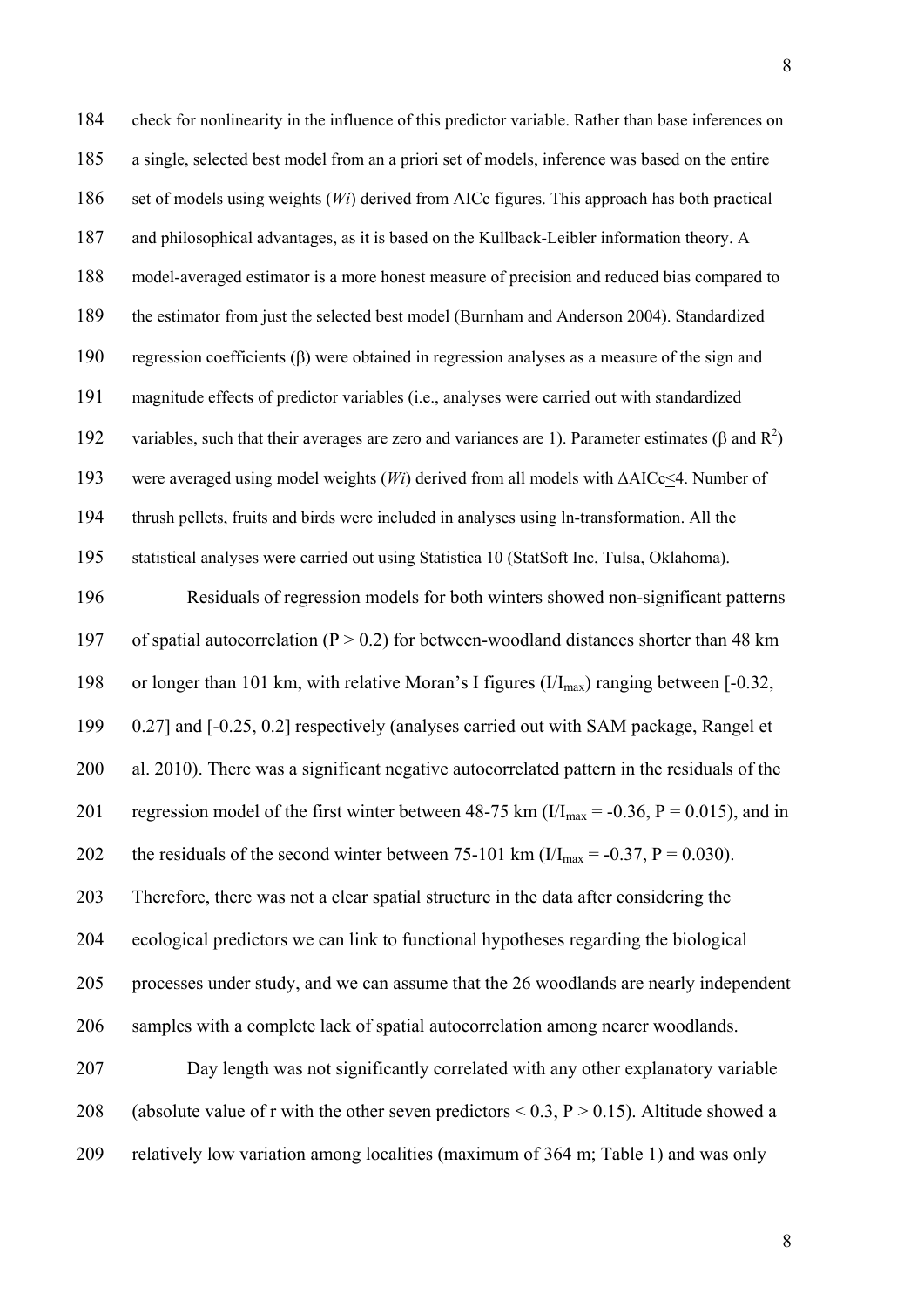210 significantly correlated with thrush abundance during winter 2009-2010 ( $r = -0.446$ ,  $P =$ 211 0.022), although its significance faded after applying Bonferroni's correction for 212 multiple p's estimations. Therefore, both altitude and day length were loosely related to 213 other explanatory variables. We decided to remove altitude from statistical analyses in 214 order to avoid the expected collinearity with temperature. 215 216 217 **Results**  218 The winter of 2009-2010 was colder than the winter 2010-2011, with average minimum 219 temperatures below zero in both cases (Table 1). Both winters also differed in cone crop, with 220 the second winter having six times more ripe cones than the first one (Table 1). In the winter 221 2010-2011, many migratory thrushes arrived at the range of the juniper woodlands (e.g. *T.*  222 *pilaris*, *T. iliacus*, *T. philomelos*) where increased local populations of blackbirds (*T. merula*) 223 and Mistle thrushes (*T. viscivorus*). Globally, the increase in thrush and pellet numbers was two-224 times lower than the increase recorded in cone abundance (Table 1). Cone and thrush 225 abundance were only significantly correlated in the second winter 2010-2011 of high 226 fruit availability ( $r = 0.463$ ,  $P = 0.017$ ); the association between these two variables was 227 considerably lower in the first winter with six times less ripe cones ( $r = 0.172$ ,  $P =$ 228 0.400).

229 The Akaike multimodel inference supported a prominent role for thrush abundance and 230 day length in the geographical distribution of pellet abundance during the two study winters 231 (Table 2, Fig. 2). In addition, cone abundance correlated with pellet abundance during the 232 second winter and, in the colder winter 2009-2010, minimum temperatures depicted a weak, 233 negative relationship with the spatial patterning of pellets (Table 2). The remaining predictor 234 variables had a low strength of evidence and magnitude effects (sum of Akaike weights < 0.27 235 and absolute values of weighted standardized β regression coefficients < 0.10; Table 2). The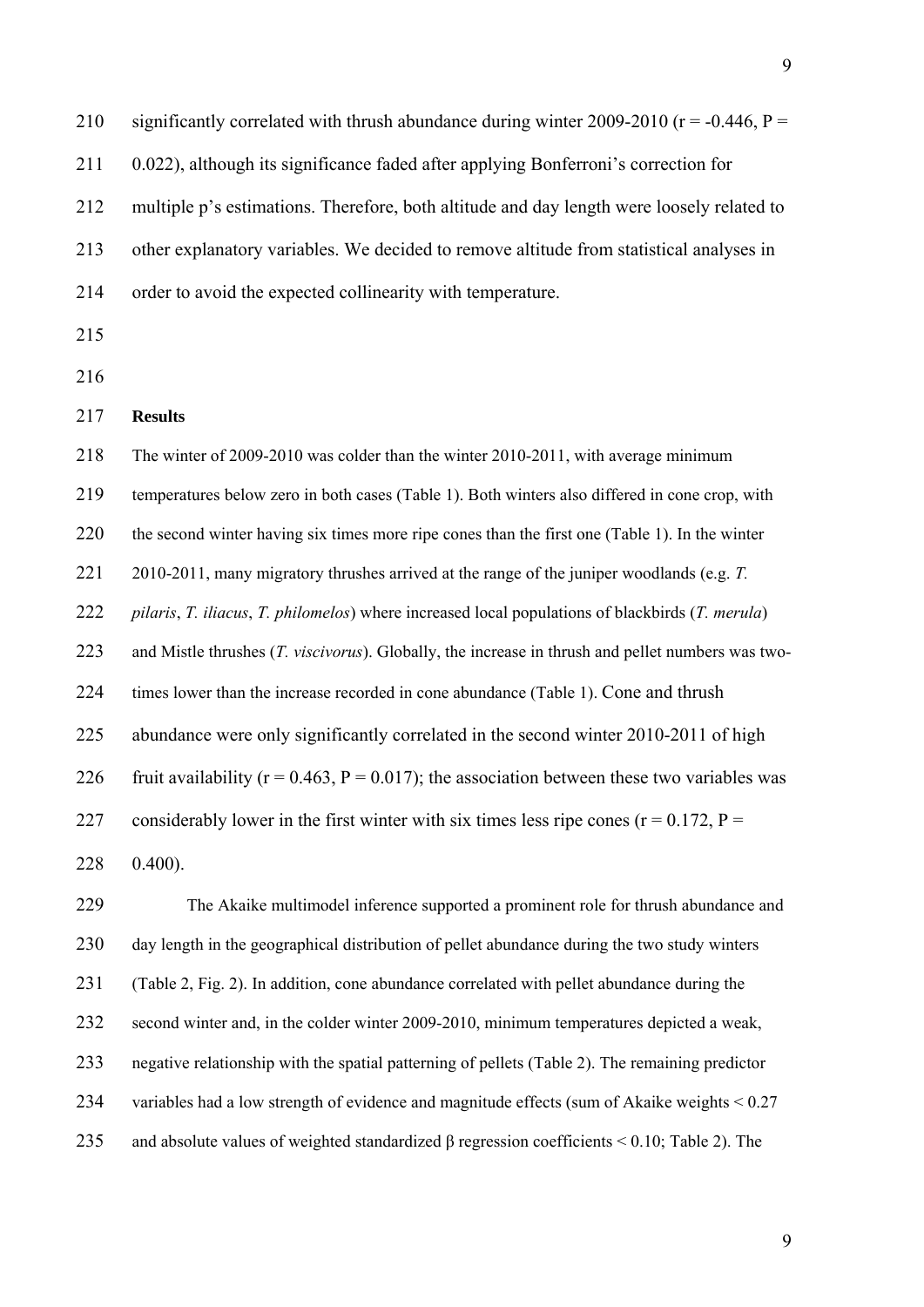236 percentages of explained variance in pellet abundance were 34% and 70%, respectively, in

237 2009-2010 and 2010-2011 winters (weighted average of  $R^2$  using model weights  $W_i$  in Table 2).

238

239 **Discussion** 

## 240 Effect of thrush abundance on pellet rain

241 Thrushes tracked inter-winter changes in ripe cones, but their ability to adjust numbers 242 to fruit resources seemed rather crude during the study period. Despite there being a six-fold 243 average increase in ripe cones in the second winter, there was a three-fold increase in thrush and 244 pellet numbers (Table 1). This decoupling may result from asynchrony between some intrinsic 245 (e.g., annual conditions affecting flowering and cone production of juniper woodlands) and 246 extrinsic, large-scale features affecting the Spanish juniper woodlands. For instance, uncoupling 247 between cone and bird abundance in juniper woodlands may result from annual variations in the 248 breeding success of thrushes in nesting areas, or unexpected weather hazards (e.g., cold waves) 249 affecting the displacements of migratory birds at the scale of Western Europe (Herrera 1998). 250 Interestingly, the breeding populations of migratory thrushes arriving to winter in Iberia did not 251 show any increase in 2010 (European Bird Census Committee, (http://www.ebcc.info/bcn.html) 252 and the only continental cold-wave detected during the period occurred in winter 2009-2010 253 (Cohen et al. 2010). Therefore, it seems less likely that annual variations in the breeding success 254 and weather hazards caused the sharp increase of wintering thrushes in the winter 2010-2011. 255 Spanish juniper woodlands are just one of the several possible wintering habitats 256 occupied by thrushes in the Iberian Peninsula, where they move in search of food over large

257 distances (Santos 1982; Jordano 1993; Rey 1995). This means that the selection by most 258 thrushes of alternative wintering habitats at the scale of the Iberian Peninsula might produce an 259 unbalanced bird distribution with regards the extant annual cone availability of the Spanish 260 juniper woodlands. However, despite these contingent large-scale effects on thrush abundance, 261 results suggests that the large production of cones during the second winter attracted many 262 thrushes and that this increase in thrush regional population resulted in thrushes producing seed 263 rain according to spatial variation in cone abundance among juniper woodlands. This suggests a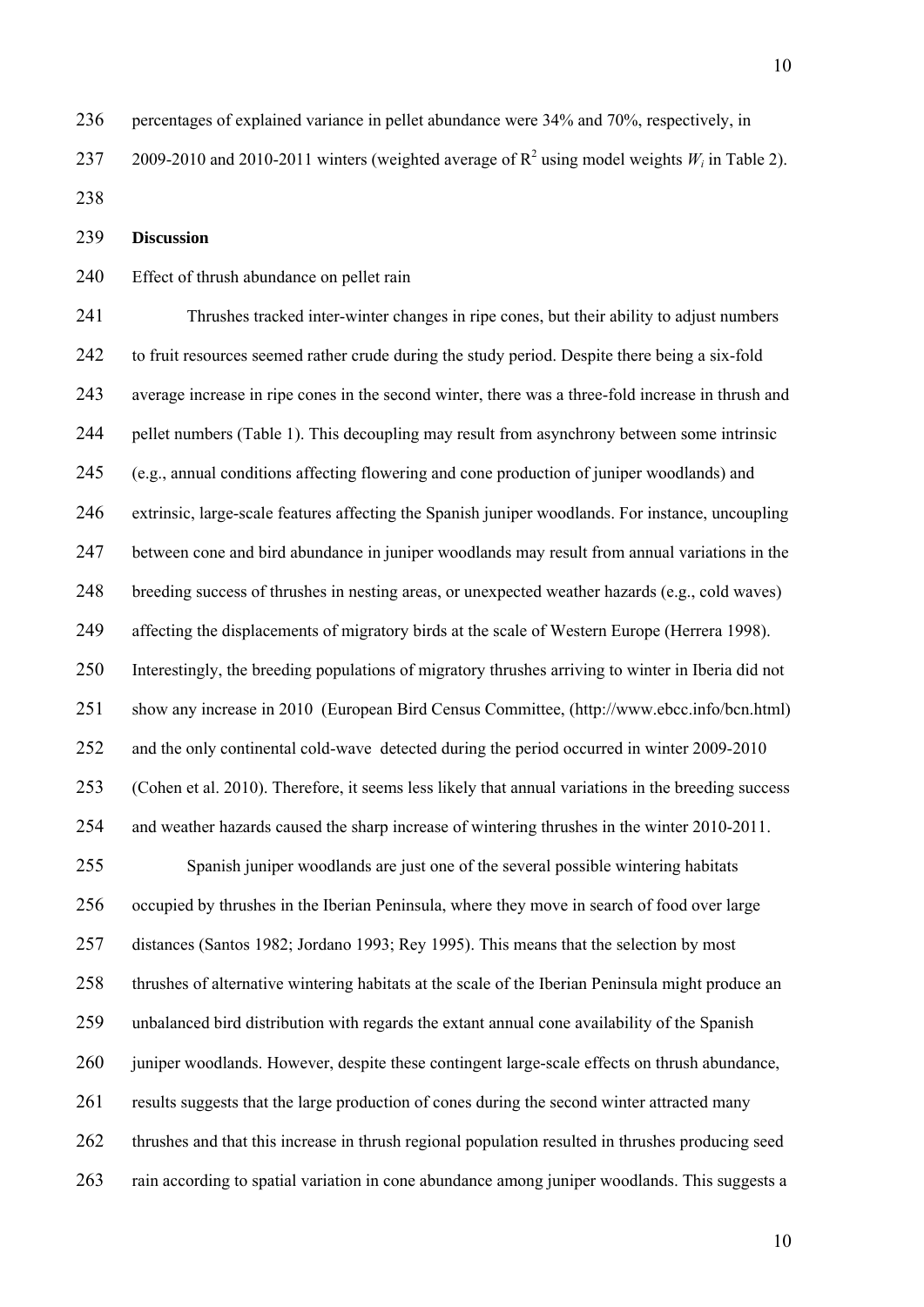264 density-dependent process of habitat occupation in which thrushes increased their ability to 265 track variation in cone abundance when the regional populations were large enough to allocate 266 individuals according to their extant availability of ripe cones (Tellería et al. 2008, 2013). 267 Therefore, at the scale of the Spanish juniper-thrush system of the Iberian highlands, the call 268 effect of high cone production on migratory thrushes may be interpreted as a driver of their 269 ability to disperse seeds according to the geographical patterning of ripe cone abundance (see, 270 however, Kelly and Sork 2002).

271

272 Effects of vegetation structure, temperature and day-length on pellet rain

273 Tree cover and temperature showed little effects on seed rain produced by thrushes. 274 Despite the broad range in tree density (46 to 440 trees / ha; Table 1) no significant effect was 275 detected during the two study winters suggesting that seed dispersion by thrushes within the 276 range of the Spanish juniper woodlands was not related at all with tree cover. Temperature 277 depicted a similar result (low sum of Akaike weights and standardized regression coefficients, 278 Table 2), despite the fact that they were under the lower critical temperature for birds (around 279 20°C; Calder and King 1974; Table 1). The detected variation of around 2.5 °C among localities 280 was not enough to produce changes in pellet deposition resulting from potential changes in food 281 requirements (Kwit et al. 2004).

282 Daylight was a main correlate of pellet abundance during the two study winters (Table 283 1). The most parsimonious explanation for the effect of day length on pellet rain abundance is 284 that it depicts geographical differences in the time available to feed (Sanz et al. 2000; Carrascal 285 et al. 2012). In our study area, the average difference in day length between the northern- and 286 southern-most localities is 10.5 minutes per day. This average difference accumulated over 90 287 winter days (December-January-February) amounts to 16 h of daytime that is available for 288 foraging in southernmost localities if compared to the northernmost ones. Thrushes are able to 289 regurgitate seeds shortly after ripe cones are ingested by rapid elimination of non-nutritional 290 remains that occupy space in the gut (Sorensen 1984; Levey 1987). This means that if they use 291 most of this additional time to feed (e.g., to cope with energy requirements of long winter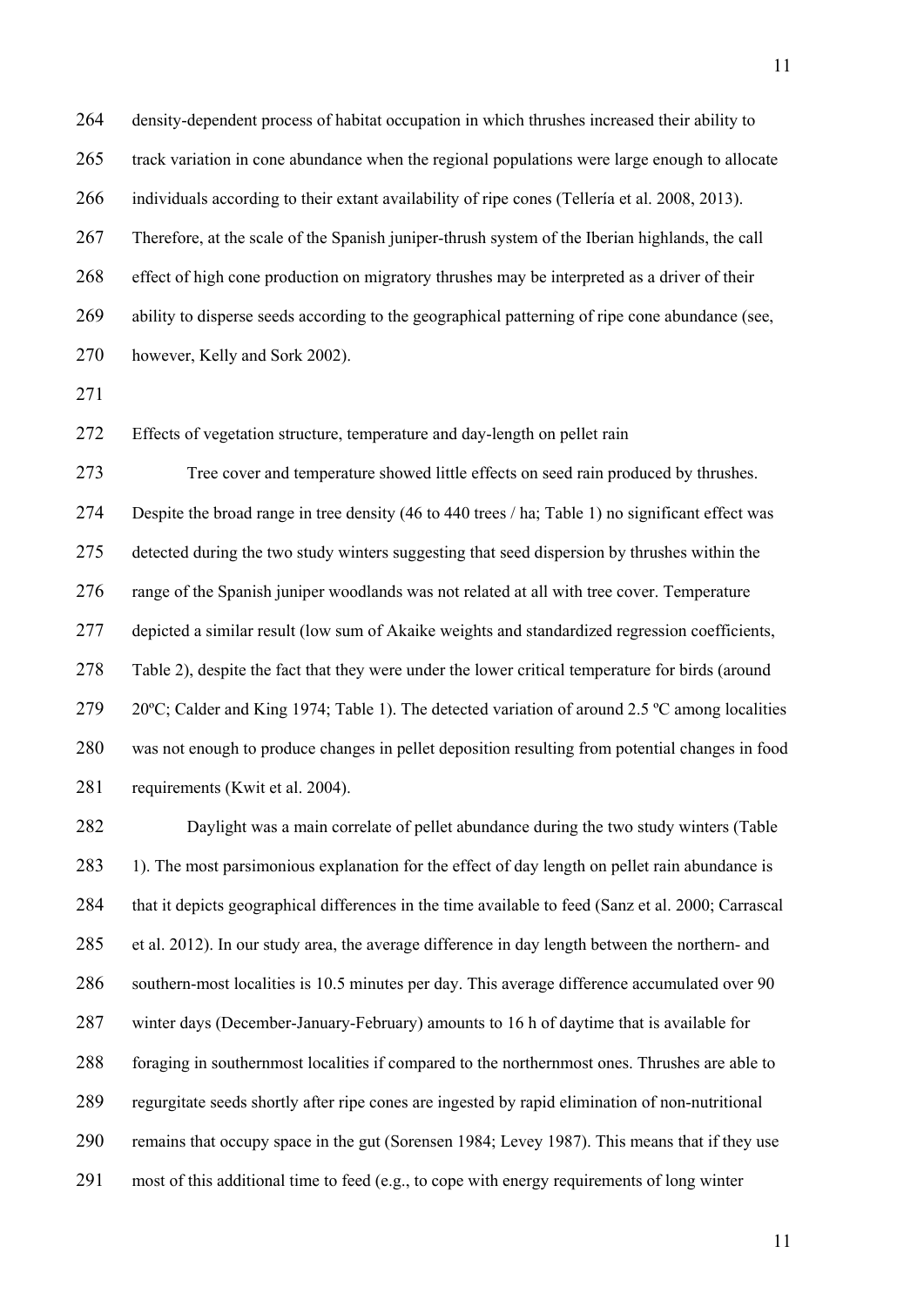292 nights), they will produce a significant increase in pellets delivered in those woodlands with 293 longer day lengths (i.e., southern localities). Active search for ripe cones could be related to 294 their high content of metabolized nonstructural carbohydrates (Herrera 1987), one of the most 295 suitable foods to face energetic requirements (Jordano 1993). Consequently, geographical 296 variation in day length introduces a time budget component of bird biology associated with 297 latitude (Carrascal et al. 2012) whose explicit effect and frugivore-fruit interactions merit 298 further investigation.

299

300 Conclusions

301 This study is a snapshot of a large-scale process related to the role of thrushes in the 302 reproductive biology of the Spanish juniper. It shows that the links between the spatial 303 variation of cone production and the distribution of seed dispersion activity by thrushes, 304 as reflected by pellet abundance within the woodlands, may be distorted by their 305 inability to track cone abundance in a year with less cones. Lack of dispersal activity 306 may disrupt the transition from fruit to seedling within the reproductive cycle of 307 junipers and may affect, along other features (e.g., microsite quality for germination and 308 growth, seed predation, etc.) seed dispersal effectiveness of plant populations (Schupp 309 et al*.* 2010). It is important to realize, however, that dispersal effectiveness of the 310 Spanish junipers is far from being controlled by the thrushes alone, since other 311 vertebrates (e.g. mammals) may also feed on ripe cones and disperse the seeds (e.g. 312 mammals; Santos et al. 1999, Escribano-Ávila et al. 2012). 313 Despite the need for long-term investigations on this topic within a more complex 314 conceptual framework (seed dispersal effectiveness must be quantified as the 315 number of seeds dispersed by dispersal agents multiplied by the probability that dispersed seeds 316 produce a new adult; Schupp et al*.* 2010), empirical evidence provided in this study suggests 317 three main conclusions that may be used to launch further approaches to this process. First, 318 results clearly report the changing role of thrushes on the geographical distribution of seed rain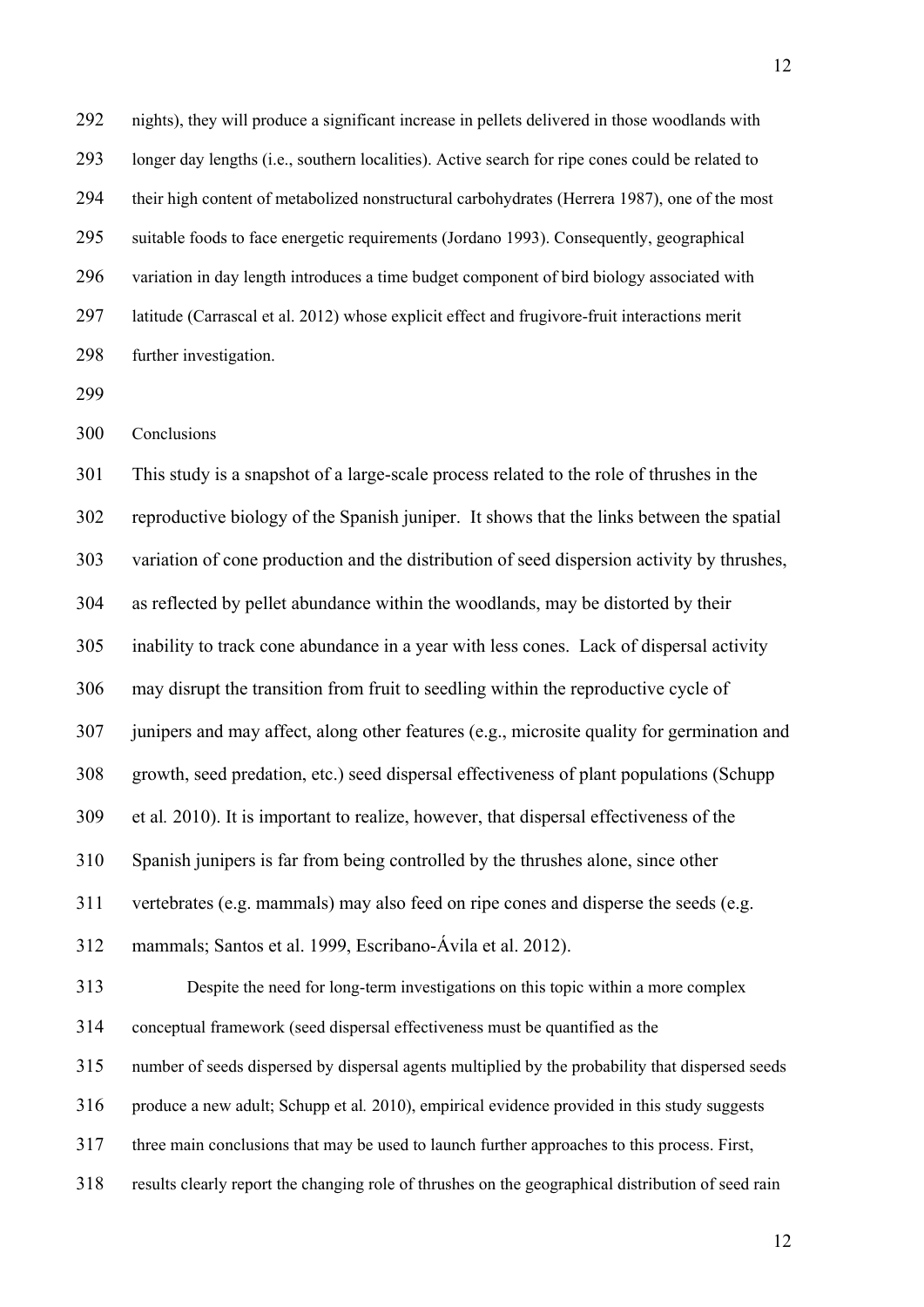319 within the range of the Spanish juniper (Myers and Harms 2009). Second, seed dispersion 320 among woodlands appears strongly dependent on some large-scale features affecting bird 321 numbers (e.g. the arrival of extra-Iberian migratory birds) and feeding behaviour (e.g. day 322 length duration), a pattern that shows a primary role for variables acting at larger scales on local 323 fruit-frugivore interaction (García et al. 2011). Finally, these results also support the promising 324 perspectives of considering large-scale approaches to exploring the drivers of some ecological 325 processes (Jenkins and Ricklefs 2011).

326

13

- 327 **Acknowledgements** This paper, funded by project CGL2008-2011/BOS of the Spanish
- 328 Ministry of Economy and Competitiveness, is a contribution to the International Campus of
- 329 Excellence launched by Complutense University of Madrid (UCM), Polytechnic University of
- 330 Madrid (UPM) and the Spanish Council for Scientific Research (CSIC). Two anonymous

331 reviewers considerably improved an early version of this paper. We are grateful to Claire

332 Jasinski and Sarah Young for improving the English of the manuscript.

333

## 334 **References**

- 335 Alcántara JM, Rey PJ, Valera F, Sánchez-Lafuente AM (2000) Factors shaping the seedfall 336 pattern of a bird-dispersed plant. Ecology 81: 1937-1950.
- 337 Burnham KP, Anderson DR (2002) Model selection and multimodel inference: a practical 338 information–theoretic approach. 2nd edn. Springer-Verlag.
- 339 Burnham KP, Anderson DR (2004) Multimodel inference: Understanding AIC and BIC model 340 selection. Sociol. Method. Res. 33: 261-304
- 341 Calder WA, King JR (1974) Thermal and caloric relations of birds. In: Farner DS, King JR 342 (eds) Avian Biology, Vol. 4. Academic Press, NewYork. pp 259–413
- 343 Carrascal LM, Santos T, Tellería JL (2012) Does day-length affect winter bird distribution?
- 344 Testing the role of an elusive variable in crested tits inhabiting juniper woodlands.
- 345 PlosOne **7**: e232733. DOI 10.1371/journal.pone.0032733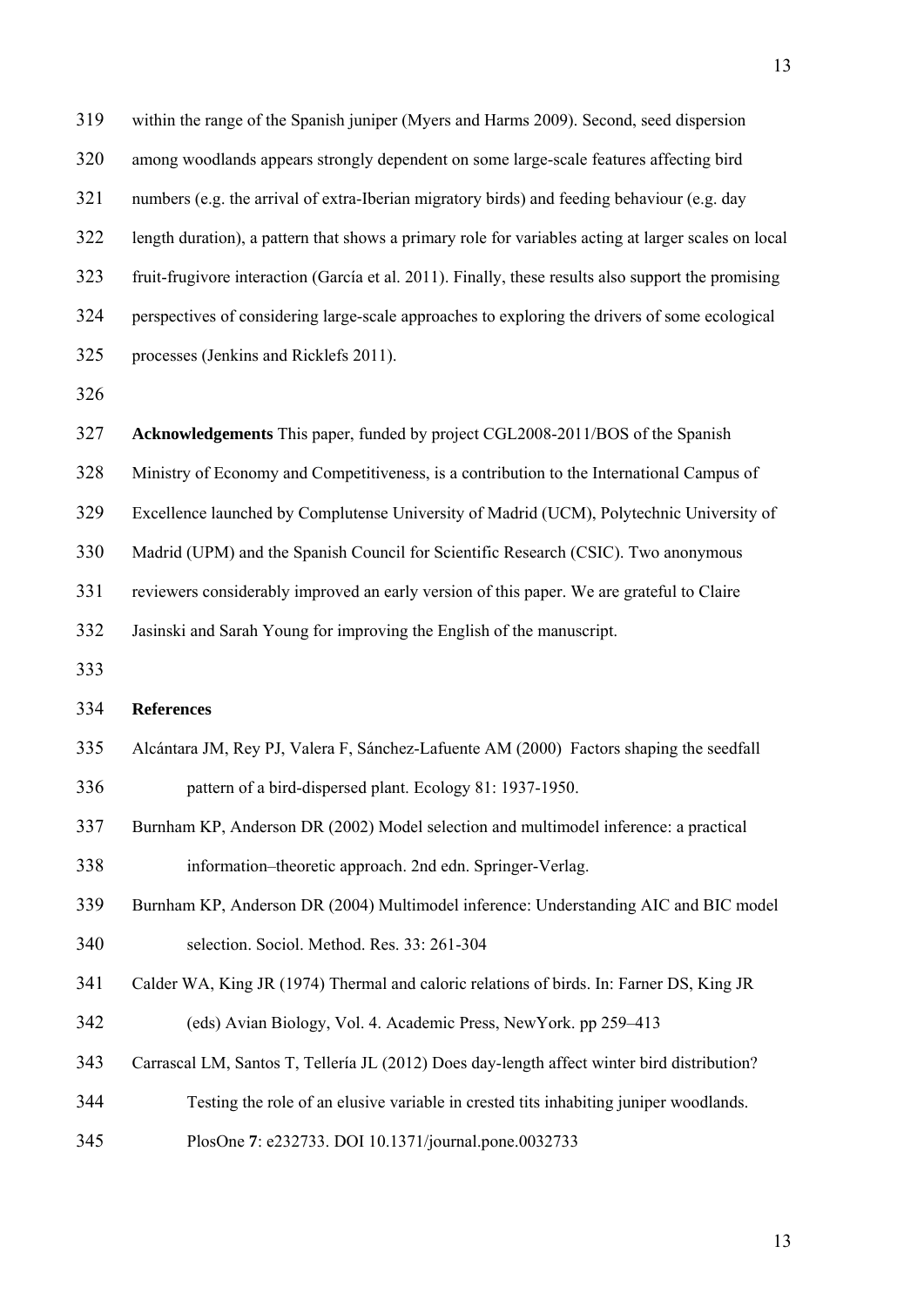| 346 | Cohen J, Foster J, Barlow M, Saito K, Jones J (2010). Winter 2009–2010: A case study of an     |
|-----|------------------------------------------------------------------------------------------------|
| 347 | extreme Arctic Oscillation event. Geophysical Research Letters 37: L17307.                     |
| 348 | Escribano-Avila G, Sanz-Pérez V, Pías B, Virgós E, Escudero A, Valladares, F (2012)            |
| 349 | Colonization of Abandoned Land by Juniperus thurifera Is Mediated by the Interaction           |
| 350 | of a Diverse Dispersal Assemblage and Environmental Heterogeneity. Plos One                    |
| 351 | 7(10):e46993. DOI 10.1371/journal.pone.0046993                                                 |
| 352 | Escribano-Avila G, Sanz-Pérez V, Pías B, Virgós E, Escudero A, Valladares, F (2012)            |
| 353 | Colonization of Abandoned Land by Juniperus thurifera Is Mediated by the Interaction           |
| 354 | of a Diverse Dispersal Assemblage and Environmental Heterogeneity. Plos One                    |
| 355 | 7(10):e46993                                                                                   |
| 356 | Fretwell SD (1972) Populations in a seasonal environment. Princeton University Press, New      |
| 357 | Jersey                                                                                         |
| 358 | García D, Ortiz-Pulido R (2004) Patterns of resource tracking by avian frugivores at multiple  |
| 359 | spatial scales: two case studies on discordance among scales. Ecography 27:187-196.            |
| 360 | García D, Zamora R, Amico GC (2011) The spatial scale of plant-animal interactions: effects of |
| 361 | resource availability and habitat structure. Ecol Monogr 81: 103-121.                          |
| 362 | Gaston KJ, Blackburn TM, Greenwood JJD, Gregory RD, Quinn RM, Lawton JH (2000)                 |
| 363 | Abundance-occupancy relationships. J Appl Ecol 37:39-59.                                       |
| 364 | Herrera CM (1987) Vertebrate-dispersed plants of the Iberian peninsula: A study of fruit       |
| 365 | characteristics. Ecol Monogr 57:305-331.                                                       |
| 366 | Herrera CM (1998) Long-term dynamics of Mediterranean frugivorous birds and fleshy fruits: a   |
| 367 | 12-year study. Ecological Monographs 68: 511-538.                                              |
| 368 | Herrera CM (2002) Seed dispersal by vertebrates. In: Herrera CM, Pellmyr O (eds)               |
| 369 | Plant animal interactions: an evolutionary approach. Blackwell, Oxford, pp. 185-208            |
| 370 | Herrera JM, García D (2010) Effects of forest fragmentation on seed dispersal and seedling     |
| 371 | establishment in ornithochorous trees. Conservation Biology 24: 1089–1098.                     |
| 372 | Holl KD (1998) Do bird perching structures elevate seed rain and seedling establishment in     |
| 373 | abandoned tropical pasture? Rest. Ecol. 6: 253-261                                             |
|     |                                                                                                |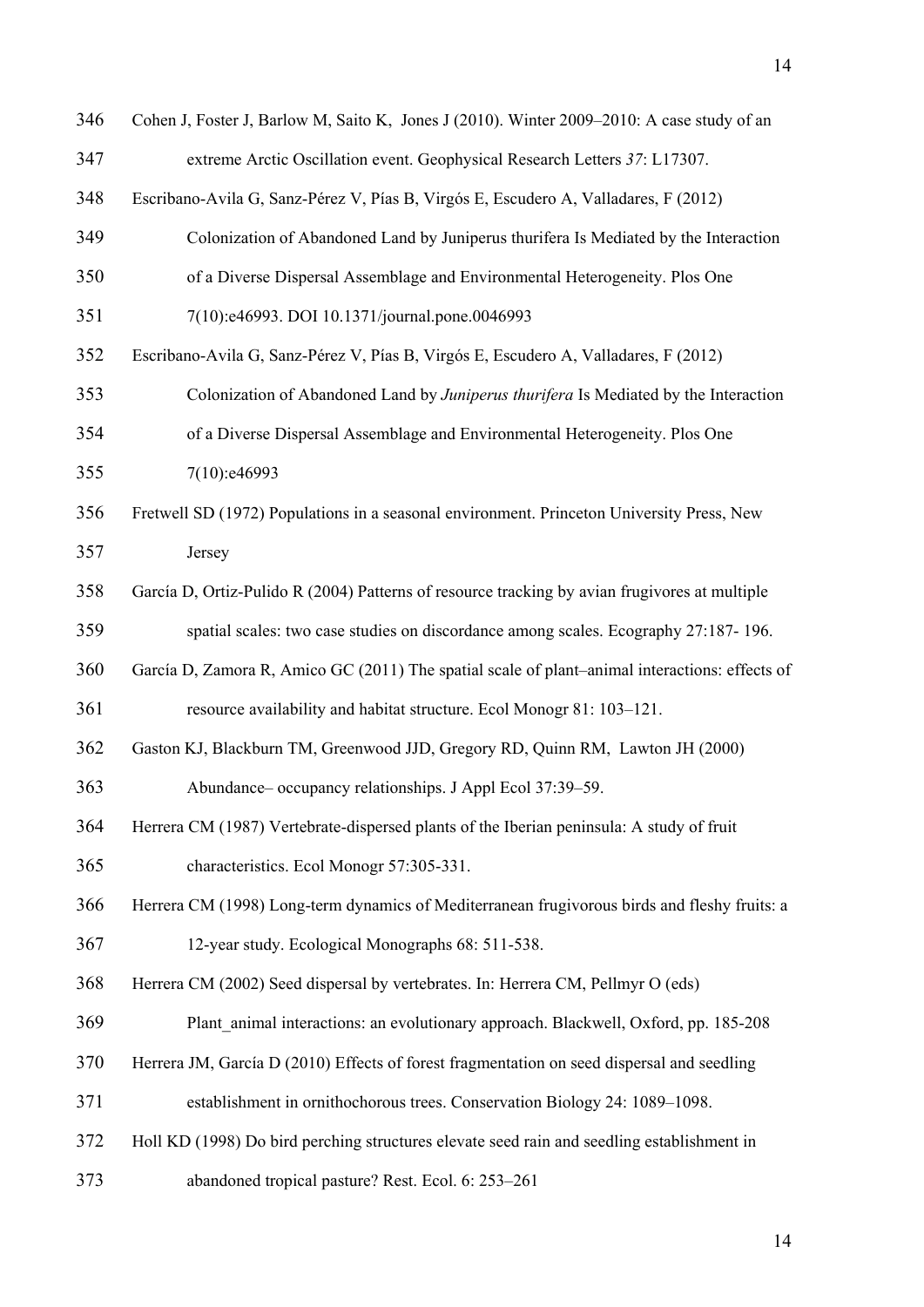- 374 Hutto RT (1985) Habitat selection by non-breeding migratory landbirds. In: Cody ML (ed)
- 375 Habitat selection in birds. Academic Press, Orlando, pp 455-476
- 376 Jenkins DG, Riklefs RE (2011) Biogeography and ecology: two views of one world. Philos.
- 377 Trans. R. Soc. Lond. B Biol. Sci*.* 366: 2331–2335.
- 378 Jordano P (1993) Geographical ecology and variation of plant-seed diperser interactions:

379 southern Spanish junipers and frugivorous thrushes. Vegetatio 107-108: 85-93

- 380 Jordano P (2000) Fruits and frugivory. In: Fenner M (ed) Seeds: the ecology of regeneration in 381 plant communities. CABI Publishing, Wallingford. pp. 125-166.
- 382 Jordano P, Godoy JA (2002) Frugivore-generated seed shadows: a landscape view of

383 demographic and genetic effects. In: Levey DJ, Silva WR, Galetti M (eds) Seed

- 384 dispersal and frugivory: ecology, evolution and conservation. CABI Publishing,
- 385 Wallingford. pp 305-323.
- 386 Kelly D, Sork VL (2002) Mast Seeding in Perennial Plants: Why, How, Where? *Annual* Review 387 of Ecology and Systematics 33: 427-447.
- 388 Kollmann J (2000) Dispersal of fleshy-fruited species: a matter of spatial scale? Perspectives in 389 Plant Ecology, Evolution and Systematic 3: 29–51.
- 390 Kotliar NB, Wiens JA (1990) Multiple scales of patchiness and patch structure: a hierarchical
- 391 framework for the study of heterogeneity. Oikos 59:253–260. DOI 10.2307/3545542
- 392 Kwit C, Levey DJ, Greenberg CH, Pearson SF, McCarty IP, Sargent S (2004) Cold temperature
- 393 increases winter fruit removal rate of a bird-dispersed shrub. Oecologia 139: 30–34.
- 394 Levey DJ (1987) Seed size and fruit-handling techniques of avian frugivores. Am. Nat. 29: 471- 395 485.
- 396 Levey DJ, Silva WR, Galetti M (2002) Seed Dispersal and Frugivory: Ecology, Evolution and 397 Conservation*.* CAB International, Wallingford
- 398 Levey, DJ, Stiles FG (1992) Evolutionary precursors of long-distance migration: resource
- 399 availability and movement patterns in Neotropical landbirds. Am Nat 140: 447-476.
- 400 Montesinos D (2007) *Juniperus thurifera*: una especie dioica, vecera y relíctica. Ecosistemas
- 401 16: 172-185.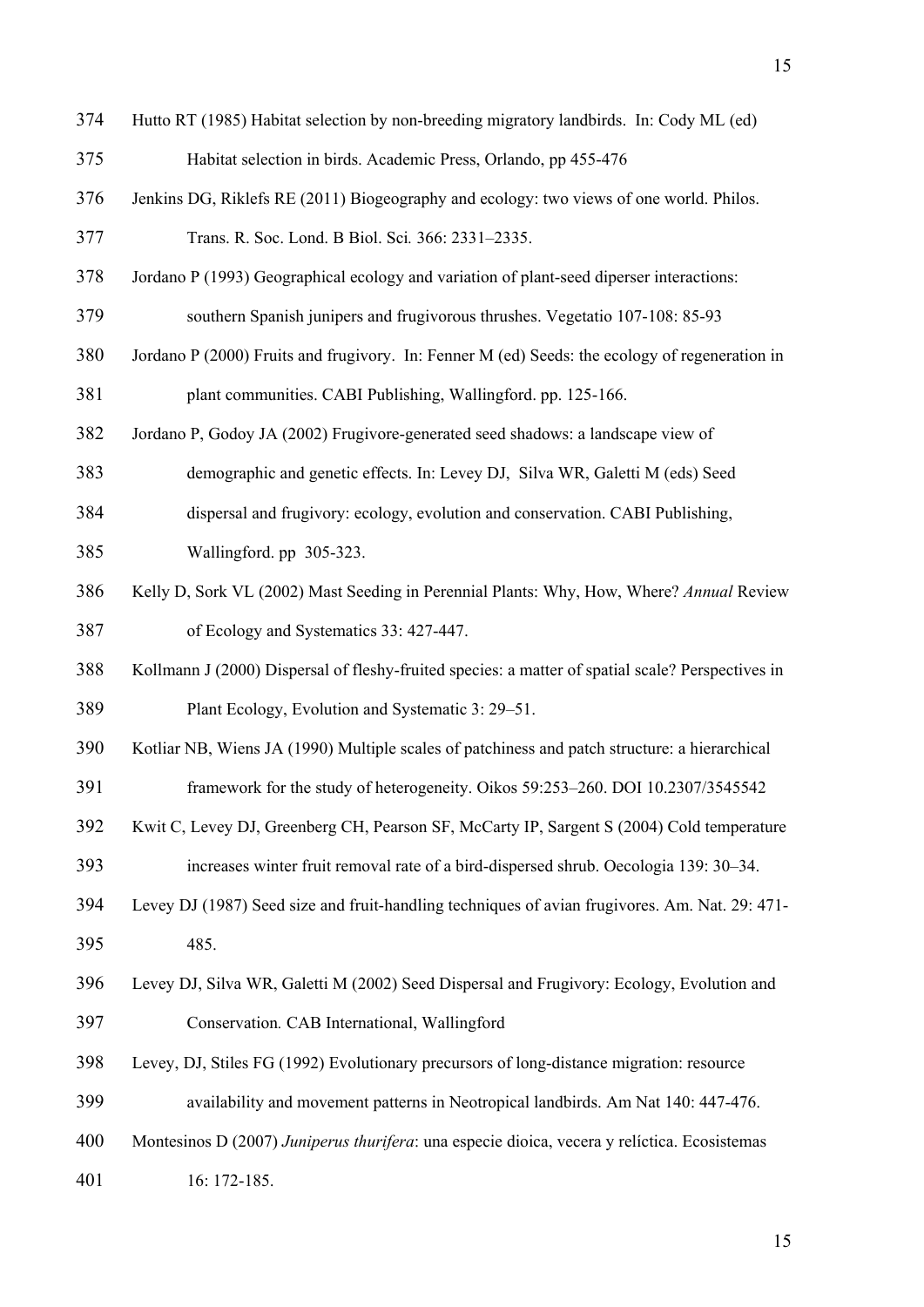402 Myers JA, Harms KE (2009) Seed arrival, ecological filters, and plant species richness: a meta-403 analysis. Ecology Letters 12: 1250-1260. 404 Ninyerola M, Pons X, Roure JM (2005) Atlas climatológico digital de la península 405 Ibérica..Metodología y aplicaciones en bioclimatología y geobotánica*.* Universidad 406 Autónoma de Barcelona. Bellaterra. 407 Rangel TF, Diniz-Filho JAF, Bini LM (2010) SAM: a comprehensive application for 408 Spatial Analysis in Macroecology. Ecography 33: 46-50. 409 Rey PJ (1995) Spatio-temporal variation in fruit and frugivorous bird abundance in olive 410 orchards. Ecology 76:1625-1635. 411 Root TL (1988) Energy constraints on avian distributions and abundances. Ecology 69: 330- 412 339. 413 Santos T (1982) Migración e invernada de zorzales y mirlos (género *Turdus*) en la Península 414 Ibérica. PhD dissertation. Departmenot of Zoology, Universidad Complutense, Madrid. 415 Santos T, Suárez F, Tellería JL (1983) The bird communities of Iberian Juniper woodlands 416 (*Juniperus thurifera* L.). In Purroy FJ (ed) Bird Census and Mediterranean Landscape. 417 Editorial de la Universidad de León, León, pp. 79-88 418 Santos T, Tellería JL, Virgós E (1999) Dispersal of Spanish Juniper *Juniperus thurifera* by birds 419 and mammals in a fragmented landscape. Ecography 22: 193-204. 420 Sanz JJ, Tinbergen JM, Moreno J, Orell M, Verhulst S (2000) Latitudinal variation in parental 421 energy expenditure during brood rearing in the great tit. Oecologia 122: 149–154. 422 Schupp EW (1993) Quantity, quality and effectiveness of seed dispersal by animals. Vegetatio 423 107/108: 15–29. 424 Schupp EW, Jordano P, García JM (2010) Seed dispersal effectiveness revisited. New Phytol 425 188:333-353. 426 Sorensen AE (1984) Nutrition, energy, and passage times: experiments with fruit preference in 427 European blackbirds. J. Anim. Ecol. 53: 545-557.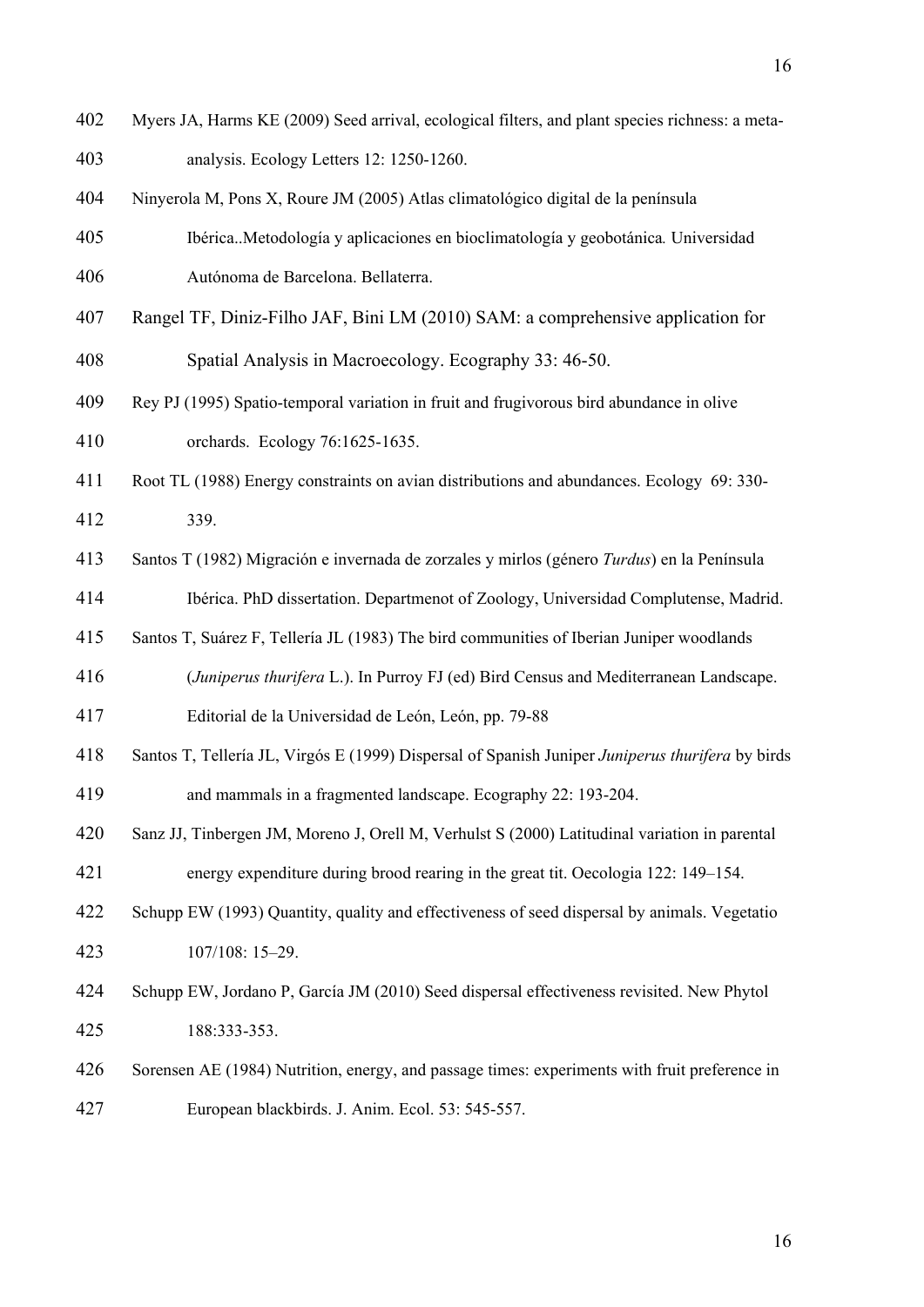- 428 Tellería JL, de la Hera I, Ramírez A, Santos T (2011) Conservation opportunities in Spanish 429 juniper *Juniperus thurifera* woodlands: the case of migratory thrushes *Turdus* spp. 430 Ardeola 58:57-60
- 431 Tellería JL., Ramírez A, Pérez Tris J (2008) Fruit tracking between sites and years by birds in 432 Mediterranean wintering grounds. Ecography 31:381-388.
- 433 Tellería JL, Carrascal LM, Santos, T (2013) Species abundance and migratory status affects
- 434 large-scale fruit tracking in thrushes (*Turdus* spp.). J Ornithol: DOI
- 435 10.1007/s10336-013-0997-5
- 436 Wenny DG (2001) Advantages of seed dispersal: A re-evaluation of directed dispersal.
- 437 Evolutionary Ecology Research 3: 51–74.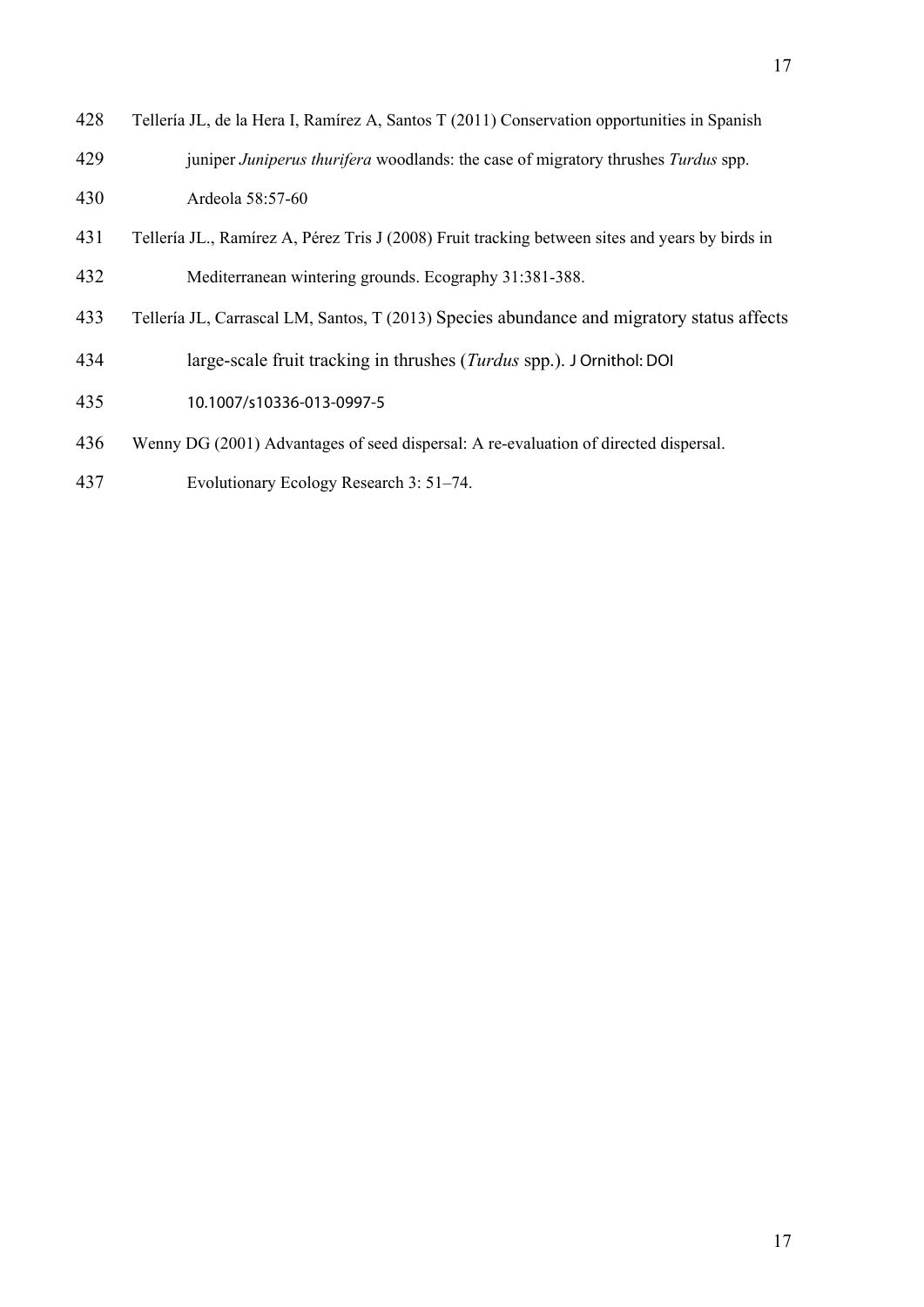438 **Table 1** Mean (± SE) of the study variables in 26 juniper woodlands in Spain during two consecutive winters.

|                                           | Winter 2009-2010               | Winter 2010-2011               | Paired t-tests       |
|-------------------------------------------|--------------------------------|--------------------------------|----------------------|
|                                           | mean $\pm$ se (min-max)        | mean $\pm$ se (min-max)        |                      |
| Number of birds per transect              |                                |                                |                      |
| Blackbird (Turdus merula)                 | $0.5 \pm 0.1$ (0-2.3)          | $0.8\pm0.1$ (0-2.3)            | $t = 2.10$ P = 0.046 |
| Mistle thrush (Turdus viscivorus)         | $2.4\pm0.8$ (0-17.3)           | $2.7\pm0.4(0.3-8.3)$           | $t = 1.75$ P = 0.093 |
| Fieldfare ( <i>Turdus pilaris</i> )*      | $0.3 \pm 0.2$ (0-6.0)          | $2.9 \pm 2.5$ (0-64.3)         | $t = 1.25$ P = 0.222 |
| Redwing ( <i>Turdus iliacus</i> )*        | $0.6 \pm 0.3$ (0-7.0)          | $2.9 \pm 1.5(0-39.0)$          | $t = 2.60$ P = 0.016 |
| Ring ouzel ( <i>Turdus torquatus</i> )*   | $\sim$                         | $0.1\pm0.1$ (0-1.0)            |                      |
| Song thrush ( <i>Turdus philomelos</i> )* | $0.0\pm0.0$ (0-0.3)            | $1.8 \pm 0.5$ (0-8.7)          | $t = 4.75$ P < 0.001 |
| Total number of thrushes per transect     | $3.6 \pm 1.1$ (0.0-18.7)       | $11.2 \pm 4.0$ (1.0-107.7)     | $t = 3.50$ P = 0.002 |
| Number of pellets                         | $10.4 \pm 3.4$ (0-63.9)        | $34.9 \pm 5.9$ (1.7-108.5)     | $t = 5.41$ P < 0.001 |
| Number of ripe fruits per tree            | $102.5 \pm 42.4$ (0-1018.6)    | $611.1 \pm 150.3$ (2.1-3098.0) | $t = 6.06$ P < 0.001 |
| Minimum night temperature $(^{\circ}C)$   | $-1.7 \pm 0.1$ ( $-3.2/-0.8$ ) | $-1.1 \pm 0.2$ (-3.2-0.3)      | $t = 5.07$ P < 0.001 |
| Day length (minutes)                      | $553.1 \pm 0.8$ (547-559)      |                                |                      |
| Tree density (ha-1)                       | $197.0 \pm 19.8$ (46-440)      |                                |                      |
| Altitude (m)                              | $1176 \pm 19.8$ (950-1314)     |                                |                      |

439 *Notes*: Relative abundance of thrushes refers to the average number of birds counted in three 500 m transects without detection distance limits per

440 winter. Number of pellets: average number of pellets found under the tree crown of ten junipers in each woodland. Number of ripe fruits per tree:

441 average number of ripe fruits in 50 (2009-2010) and 20 (2010-2011) randomly selected juniper trees in each woodland. Values for temperatures are

442 averages for 77 days ( $1<sup>st</sup>$  December to  $15<sup>th</sup>$  February) in the two consecutive winters. Day length and tree cover are variables that did not change

443 between years. Paired t-test: results of paired t-tests comparing the two winters using the 26 juniper woodlands  $(d.f. = 25$  in all tests). Asterisks (\*) show

444 those species without breeding populations in juniper woodlands.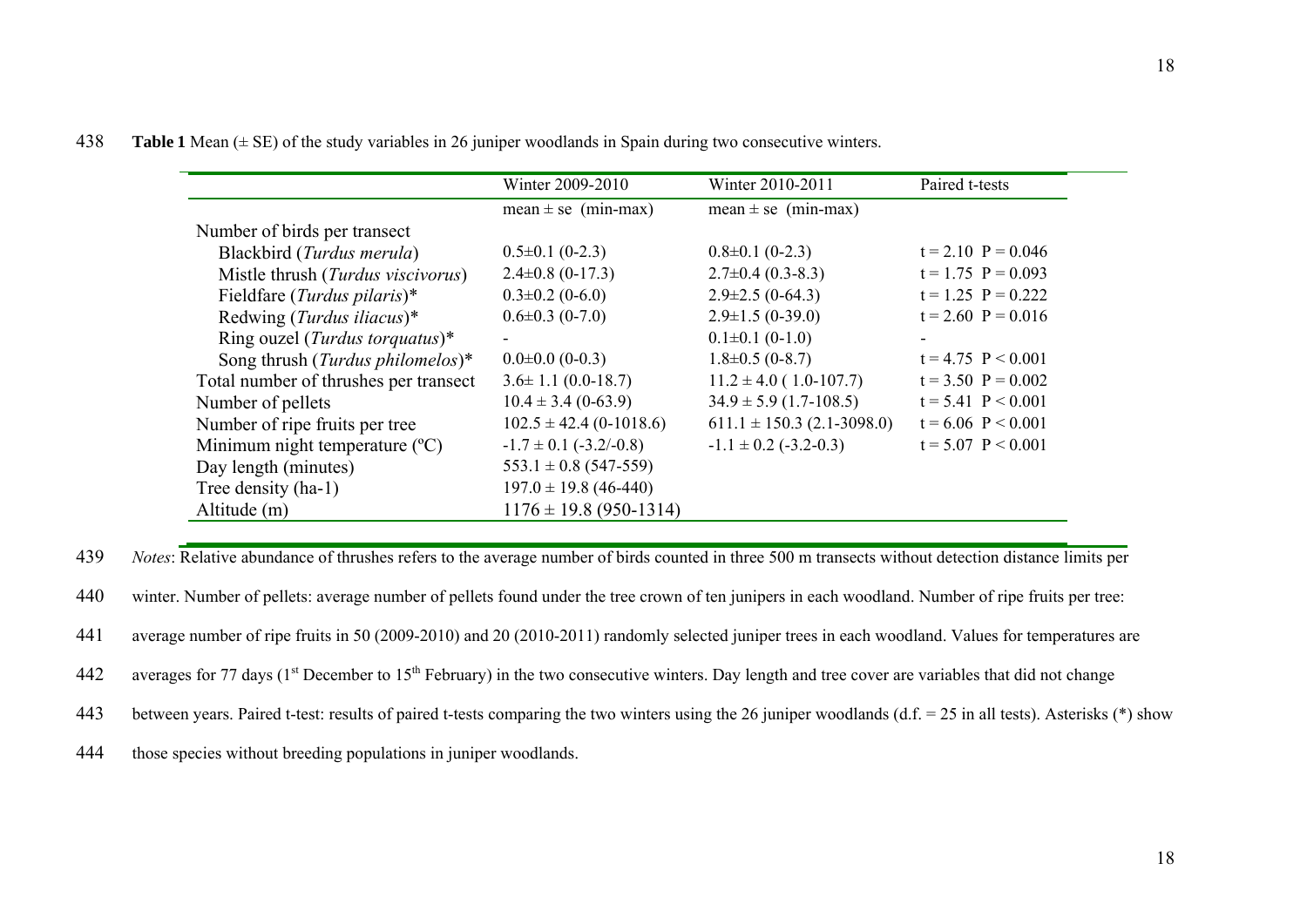- 445 **Table 2** Alternative models for the relative abundance of thrush pellets in juniper woodlands of
- 446 Spain during the winters of 2009-2010 and 2010-2011 ordered by the value of the AICc

|     |                                                                                                                 | Winter 2009-2010                                                                                    |              |       |               |                 |                                                                                                           |                          |        |         |
|-----|-----------------------------------------------------------------------------------------------------------------|-----------------------------------------------------------------------------------------------------|--------------|-------|---------------|-----------------|-----------------------------------------------------------------------------------------------------------|--------------------------|--------|---------|
|     | regression coefficient $(\beta)$                                                                                |                                                                                                     |              |       |               |                 |                                                                                                           |                          |        |         |
|     | model                                                                                                           | $W_i$                                                                                               | AICc         | $R^2$ | Day<br>length | Tree<br>density | Tree density <sup>2</sup>                                                                                 | Tmin                     | #Fruit | #Thrush |
|     | $\mathbf{1}$                                                                                                    | 0.231                                                                                               | 83.98        | 0.33  | 0.43          |                 |                                                                                                           |                          |        | 0.53    |
|     | $\overline{2}$                                                                                                  | 0.132                                                                                               | 85.09        | 0.37  | 0.40          |                 |                                                                                                           | $-0.21$                  |        | 0.50    |
|     | $\mathfrak{Z}$                                                                                                  | 0.085                                                                                               | 85.98        | 0.35  | 0.39          |                 |                                                                                                           |                          | 0.15   | 0.49    |
|     | $\overline{4}$                                                                                                  | 0.084                                                                                               | 85.99        | 0.35  | 0.34          | $-0.15$         |                                                                                                           |                          |        | 0.52    |
|     |                                                                                                                 |                                                                                                     | mean $R^2$   | 0.34  |               |                 |                                                                                                           |                          |        |         |
|     |                                                                                                                 |                                                                                                     | mean $\beta$ |       | 0.32          | $-0.10$         | 0.05                                                                                                      | $-0.10$                  | 0.04   | 0.48    |
|     |                                                                                                                 |                                                                                                     | $\Sigma W_i$ |       | 0.82          | 0.26            | 0.18                                                                                                      | 0.42                     | 0.20   | 1.00    |
| 448 |                                                                                                                 | Winter 2010-2011                                                                                    |              |       |               |                 |                                                                                                           |                          |        |         |
|     |                                                                                                                 |                                                                                                     |              |       |               |                 | regression coefficient $(\beta)$                                                                          |                          |        |         |
|     | model                                                                                                           | $W_i$                                                                                               | AICc         | $R^2$ | Day<br>length | Tree<br>density | Tree density <sup>2</sup>                                                                                 | Tmin                     | #Fruit | #Thrush |
|     | $\mathbf{1}$                                                                                                    | 0.312                                                                                               | 56.94        | 0.71  | 0.62          |                 |                                                                                                           | $\overline{\phantom{0}}$ | 0.34   | 0.29    |
|     | $\overline{2}$                                                                                                  | 0.135                                                                                               | 58.62        | 0.66  | 0.51          |                 |                                                                                                           | $\blacksquare$           | 0.50   |         |
|     | $\mathfrak{Z}$                                                                                                  | 0.121                                                                                               | 58.83        | 0.73  | 0.59          | $-0.12$         |                                                                                                           | $\blacksquare$           | 0.33   | 0.30    |
|     | $\overline{\mathbf{4}}$                                                                                         | 0.119                                                                                               | 58.88        | 0.72  | 0.56          |                 | $-0.12$                                                                                                   | $\overline{\phantom{a}}$ | 0.33   | 0.30    |
|     |                                                                                                                 |                                                                                                     | mean $R^2$   | 0.70  |               |                 |                                                                                                           |                          |        |         |
|     |                                                                                                                 |                                                                                                     | mean $\beta$ |       | 0.58          | $-0.02$         | $-0.02$                                                                                                   | $-0.02$                  | 0.36   | 0.22    |
|     |                                                                                                                 |                                                                                                     | $\Sigma W_i$ |       | 1.00          | 0.17            | 0.17                                                                                                      | 0.15                     | 0.93   | 0.70    |
| 449 |                                                                                                                 |                                                                                                     |              |       |               |                 | Notes: Although multimodel inference has been carried out considering models with $\triangle AICc \leq 4$ |                          |        |         |
| 450 |                                                                                                                 |                                                                                                     |              |       |               |                 | (15 models for winter 2009-2010 and 9 models for winter 2010-2011), only models with                      |                          |        |         |
| 451 |                                                                                                                 |                                                                                                     |              |       |               |                 | $\triangle AICc \leq 2$ are shown for the sake of brevity. $\beta$ : standardized regression coefficients |                          |        |         |
| 452 |                                                                                                                 |                                                                                                     |              |       |               |                 | obtained in generalized linear model (beta figures inform about the magnitude and sign                    |                          |        |         |
| 453 | of the partial relationships of the standardized figures of predictor variables with the                        |                                                                                                     |              |       |               |                 |                                                                                                           |                          |        |         |
| 454 | abundance pellets). $W_i$ : model weight; $\Sigma W_i$ : sum of Akaike weights for each variable                |                                                                                                     |              |       |               |                 |                                                                                                           |                          |        |         |
| 455 | considering those models where they were selected. mean $\beta$ : weighted averages of standardized             |                                                                                                     |              |       |               |                 |                                                                                                           |                          |        |         |
| 456 |                                                                                                                 | regression coefficients considering model weights $W_i$ . $R^2$ : variance explained by each model. |              |       |               |                 |                                                                                                           |                          |        |         |
| 457 | Tmin: average minimum night temperature in the time span 1 <sup>st</sup> December to 15 <sup>th</sup> February. |                                                                                                     |              |       |               |                 |                                                                                                           |                          |        |         |
| 458 |                                                                                                                 | #Fruit: average number of ripe fruits in 20 randomly selected juniper trees. #Thrush: number of     |              |       |               |                 |                                                                                                           |                          |        |         |

447 criterion (AIC corrected for small sample sizes).

459 thrushes counted in three 500 m transects.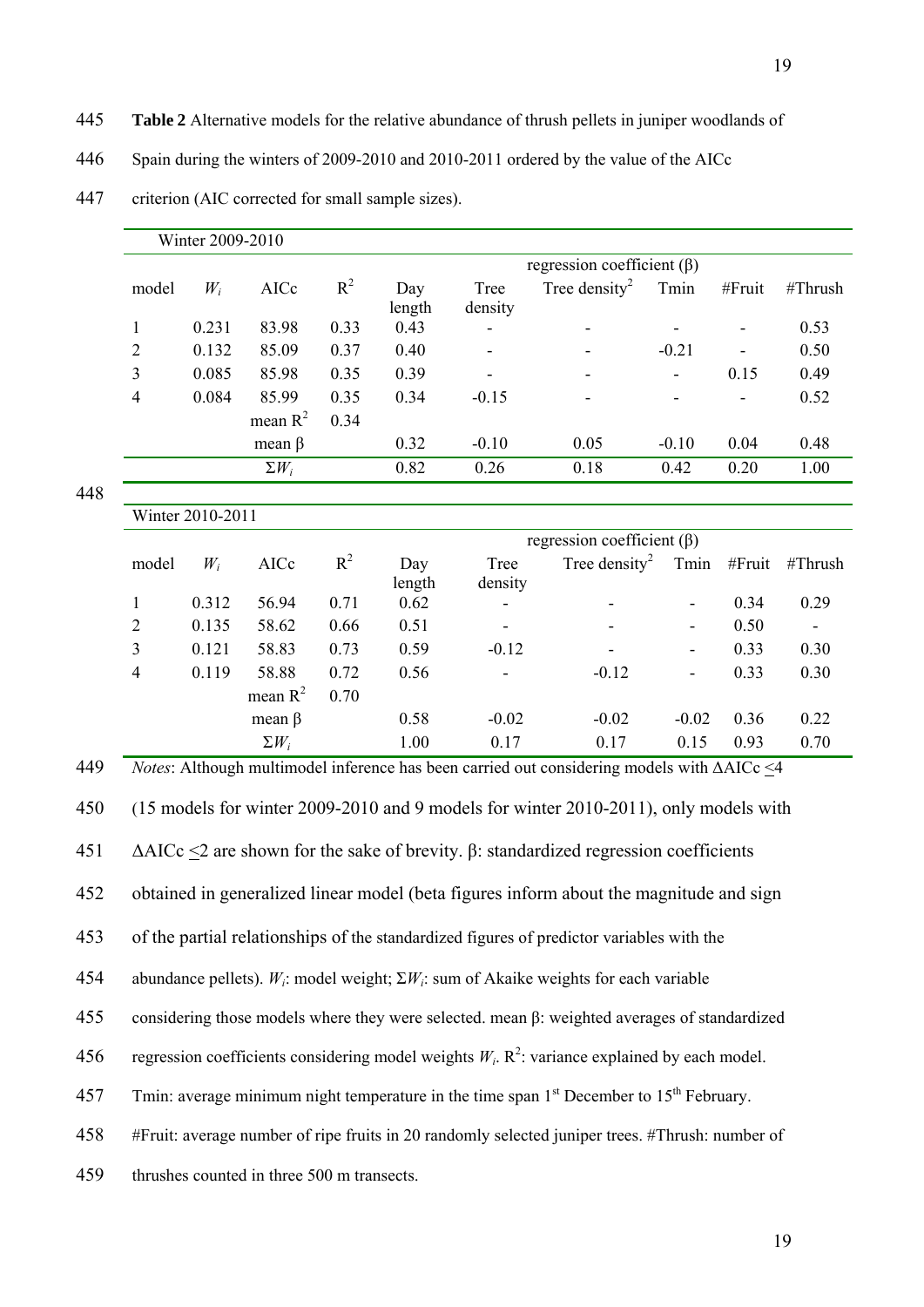461 **Fig. 1** Distribution of Spanish juniper woodlands and location of the study sites. Grey 462 tones depict areas over 1000 m above sea level and black patches show the actual 463 distribution of the Spanish juniper woodlands. Boxes show the distribution of the study 464 sites (black points) within the expanses of juniper woodlands (grey).

465

466 **Fig. 2** Relationship between the partial residuals of standardized values of pellet 467 abundance and thrush abundance, ripe cone abundance, temperature and day length 468 during the two study winters. Residual plots show the relationship between a given 469 independent variable and pellet abundance given that the other three independent 470 variables are also in the model, therefore partialling out their effects (i.e., building a 471 model with pellet abundance as the response variable and thrush abundance, ripe cone 472 abundance, temperature and day length as predictors). The linear and quadratic terms of 473 tree density were excluded from the analyses of partial residual plots because their *ΣWi* 474 were lower than 0.3 in both years (see Table 2). Dashed and solid lines represent the 475 regression lines for the first (2009-2010) and second (2010-2011) winters, respectively.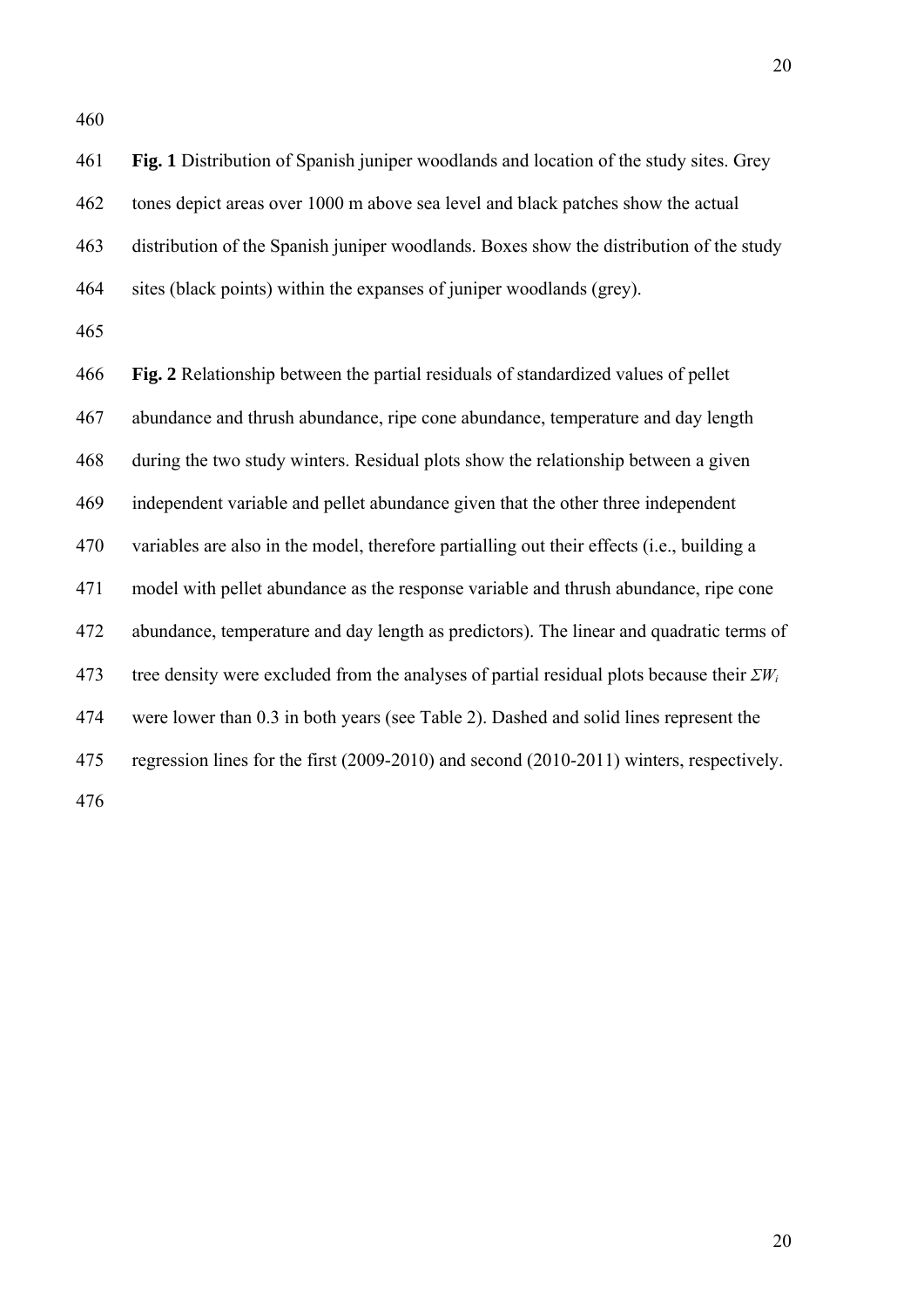



- 
- 480 Fig.1
-